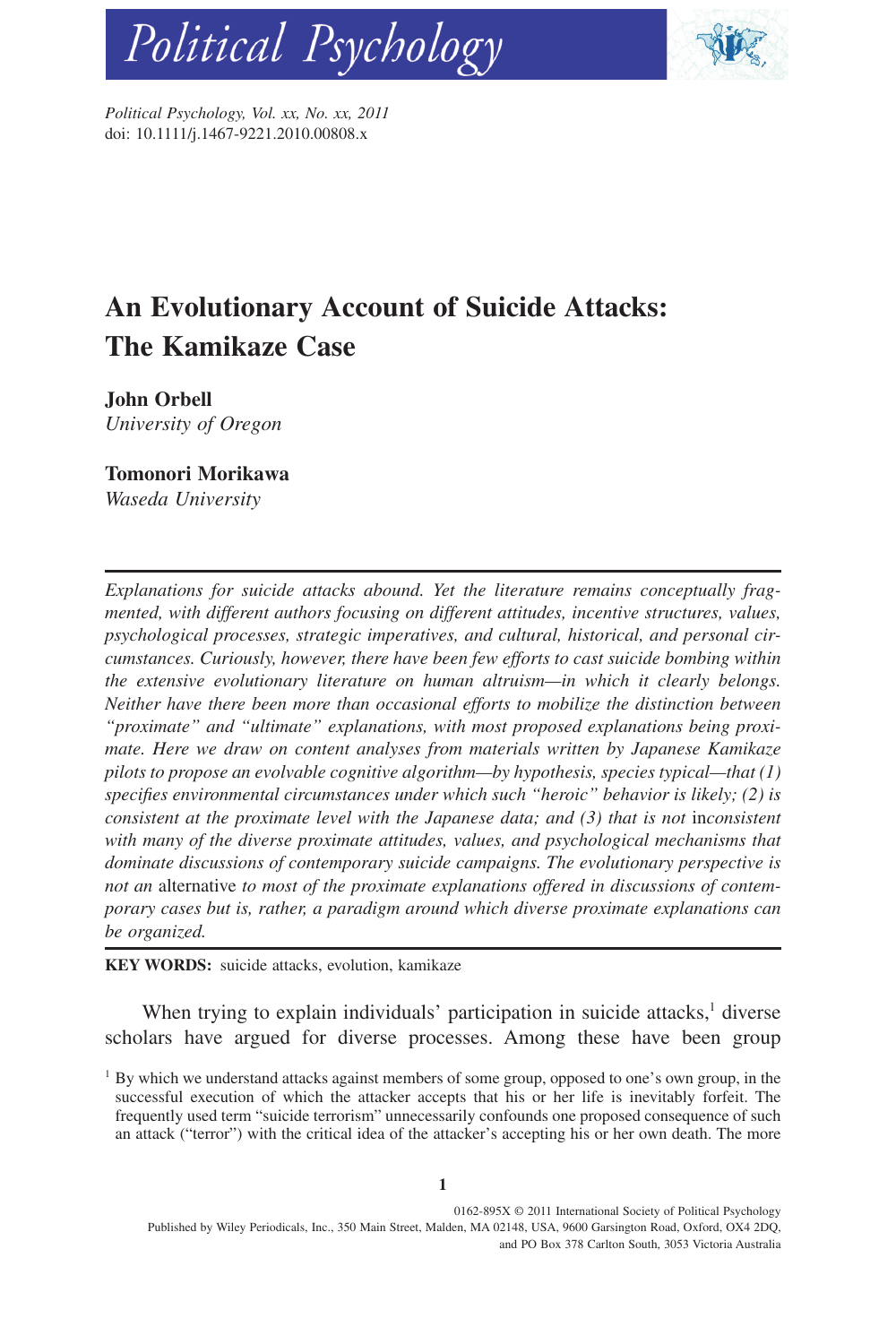solidarity and an exclusive identification with the values of the group's leader (Wintrobe, 2006); a willingness to trade personal welfare to support the welfare of future generations (Azam, 2005); the attempt at "significance restoration" after assaults on one's personal significance (Kruglanski et al., 2009); social pressure and contagion within a context of violence and support for violence (Bloom, 2005; Bloom, 2009; Stern, 2004); the limited strategic opportunities with which populations are confronted when threatened or occupied by overwhelming force (Pape, 2003; Pape, 2005); socialization of individuals into a culture or religion that peculiarly permits or requires a willingness to die in its defense (Post, 2007), and so on.

The problem is not that any of these are necessarily *wrong*; all of them might be right, at least up to a point. All suicide attack campaigns happen within a complex mix of military, historical, strategic, cultural, and, sometimes, religious circumstances, any one of which might contribute to leaders' decisions to initiate such a campaign. By the same token, every bomb-carrier's decision to participate in such a campaign happens within a complex mix of personal, psychological, ideological, cultural, religious, social, and community considerations, any one of which might contribute importantly to that individual's decision; intergenerational concern, "significance restoration," social contagion, the absorption of particular religious and cultural values, and no doubt many other similar factors might, on occasion, all be involved, perhaps interacting in complex ways. Arguing about which of such proximate factors is most (or least) important *in general* is a futile exercise.

The confusion, we believe, comes from scholars' failure to discover a set of terms that organizes diverse levels of analysis, concepts, and causal processes in an integrative manner—that is to say, to settle on a paradigm that allows them to organize the processes on which they wish to focus so that a coherent picture emerges, one that specifies just where disagreements exist and what kinds of data might be necessary to resolve them. Such a paradigm would have to include species typical cognitive systems as well as environmental circumstances to which such systems might respond.

Here we argue that such a paradigm is already available. Known variously as "Sociobiology," "Evolutionary Psychology," "Evolutionary Neuroscience," and "Human Ethology," it offers an evolutionary perspective on understanding the full range of human behaviors—including suicide attacks—and exploits the welldeveloped conceptual and analytic tools of Evolutionary Biology to that end. A goal of the present paper is to show how this paradigm can resolve the analytic confusion that presently surrounds social scientists' efforts to come to grips with suicide attacks.

general term "suicide heroism" would be appropriate if the behavior in question were not an attack per se—as when an individual willingly gives up his or her life to save others.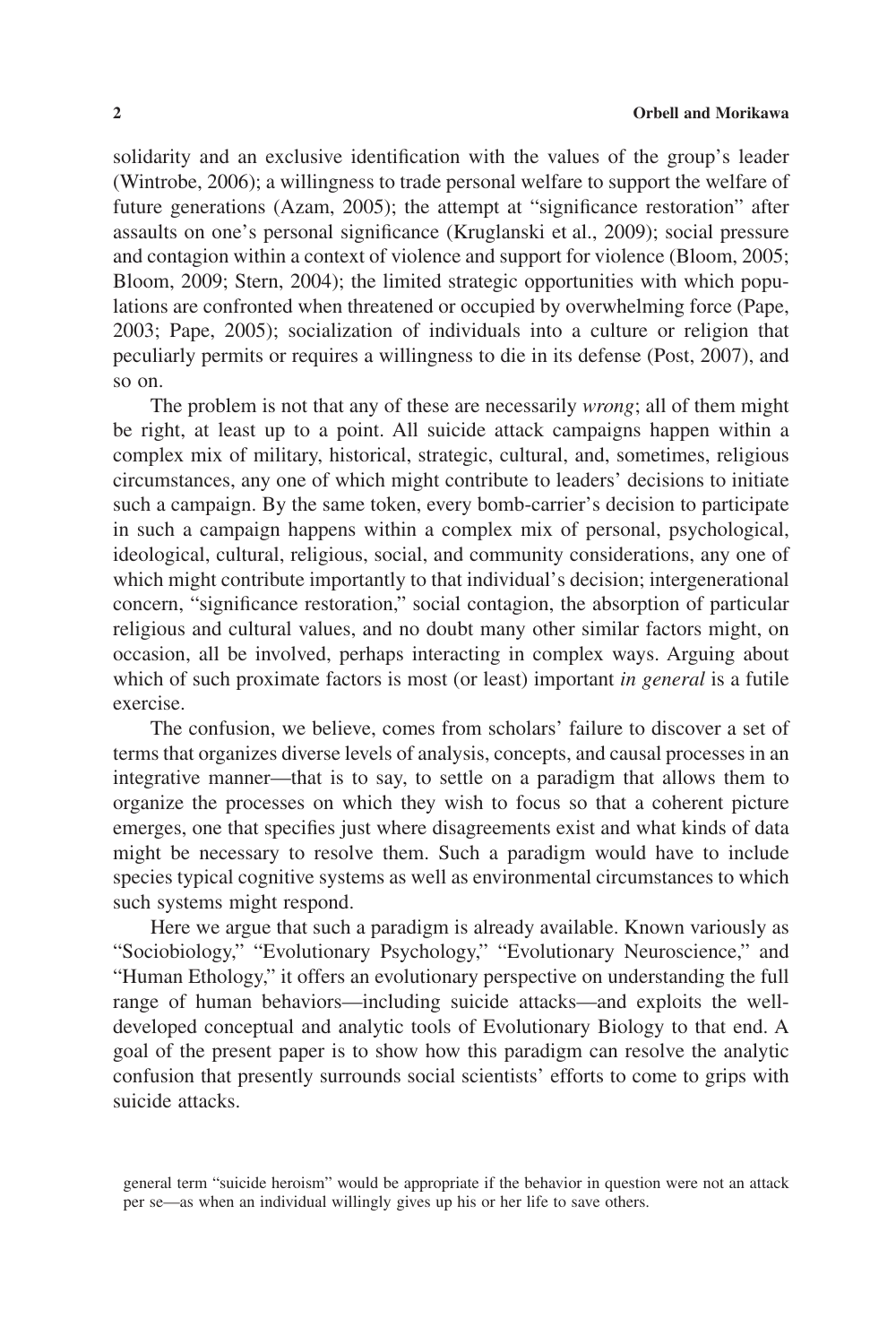Curiously, this paradigm has been either ignored by scholars concerned with that topic (although not entirely; see Atran, 2003; Blackwell, 2008) or, too often, just acknowledged and then summarily dismissed, perhaps as too difficult for the task at hand (e.g., Gambetta, 2005, Foreward, p. ix; and "Can we make sense of suicide missions?" p. 271). This refusal to come to grips with evolutionary thinking—not unusual across the social sciences—might be studied with profit by philosophers of science (cf. Kuhn's (1962) analysis of how paradigm shifts happen), but doing so is well beyond our present concern. Here we show that the broad terms of this approach can provide a framework for understanding suicide attacks, one that incorporates several levels of analysis in a coherent manner.

We proceed inductively, starting from a content analysis of writings by pilots who died in the Japanese Kamikaze campaign in the later months of World War II. Of course, we do not claim that the historical and cultural circumstances of this particular campaign were the same as those within which more contemporary campaigns have happened; obviously, they were different in many ways. But it is possible that circumstances that are historically and culturally very different might invoke the same or similar emotional and behavioral responses from speciestypical humans, in which case the problem is to recognize the commonalities to which those humans are responding and to understand why they are so responding. By looking in depth at the responses of the Kamikaze pilots to the circumstances in which they found themselves, we can propose species-typical cognitive systems capable of producing a willingness to engage in suicide attacks in circumstances that might *seem* very different in historical or cultural terms, but that do, nevertheless, present humans with environmental stimuli that serve the same *functional* purpose of prompting a willingness to participate in suicide attacks.

Induction does not, of course, prove anything (Popper, 1959), but it can provide a basis for hypotheses about the structure and functioning of human cognitive systems that are testable on different cases of the same behavioral phenomenon. In these terms, our present goal is to induct *from* what we can tell about the emotions and perceptions of the Kamikaze pilots contemplating their missions *to* species-typical cognitive systems that might, plausibly, underlie suicide attacks *in general*.

At core is the proposition that cognitive systems are designed by natural selection to guide animals toward behaviors that increase their probability of surviving in particular environments and (critically) of passing their genes onto subsequent generations, given such environments. Necessarily, therefore, a cognitive system has the broad algorithmic structure IF [environment] THEN [behavior].2 Consistent with a broad consensus among evolutionary psychologists and cognitive scientists more generally, we accept that brains consist of a hugely

<sup>2</sup> We emphasize the *contingency* involved in algorithms governing phenotypically plastic traits, a fact often overlooked by critics. Evolution designs systems to be context sensitive, implying one response to one circumstance and another to another. We also emphasize the *probabilistic* character of the term following [THEN]. While emotions supporting behavior are likely to be reflexive, the behavior itself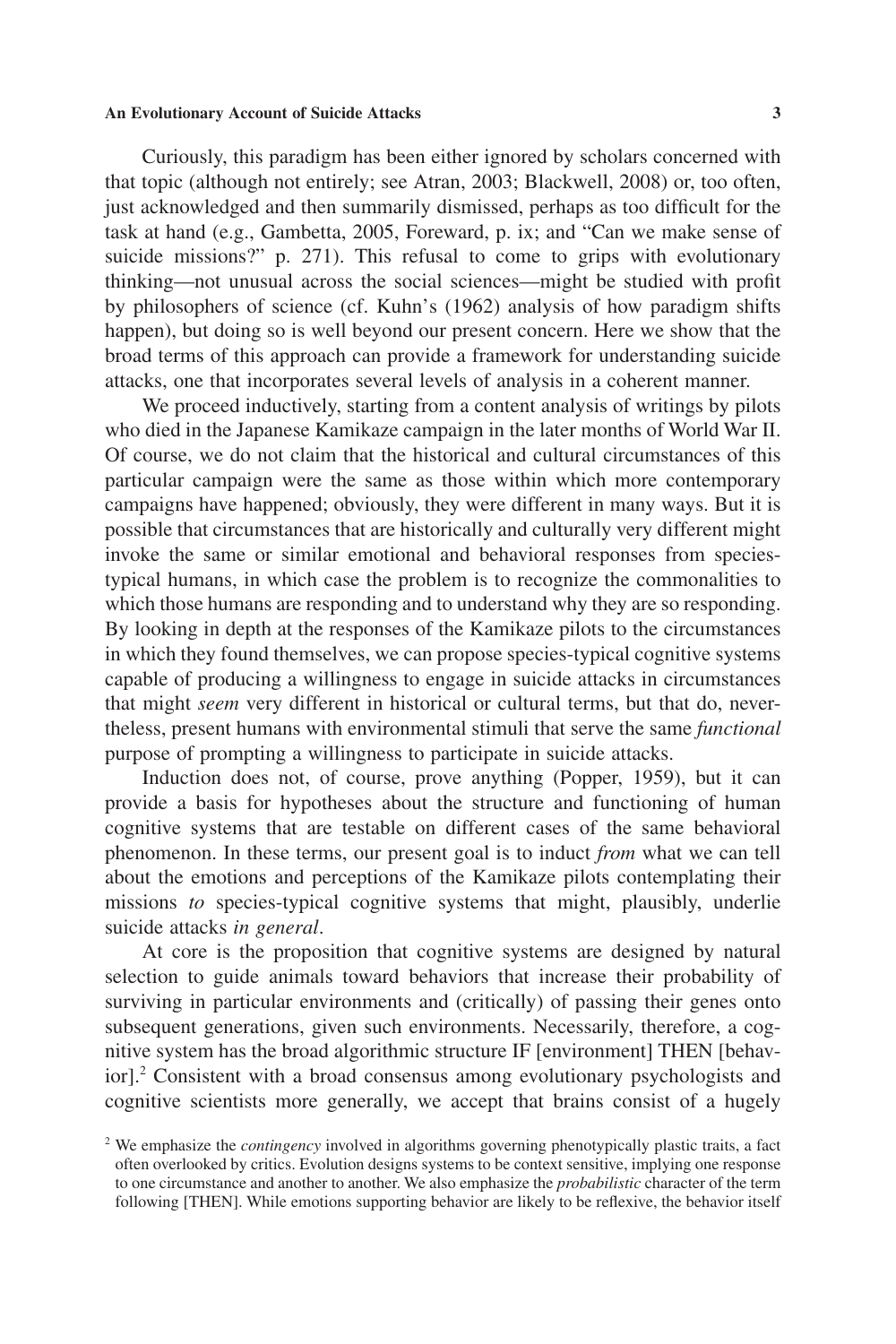complex architecture of more and less specialized systems, each designed to address particular adaptive problems each with distinctive information and behavioral demands (Barrett & Kurzban, 2006; Gigerenzer, 1997; Sperber, 1994).<sup>3</sup>

Given the existence of such cognitive algorithms, two very different questions require an answer:

- 1) What selective pressures could have produced the hypothesized algorithm during the ancient past in which humans' brains were being shaped by natural selection?
- 2) What design features would such selective pressures have incorporated, sufficient to serve the system's adaptive function in that ancient past, and how might those design features operate in contemporary circumstances?

Following now common usage (Mayr, 1993; Mayr, 1961), these two questions concern, respectively, "ultimate" (or "evolutionary") and "proximate" processes. While explanation in the social sciences focuses almost exclusively on the latter, a great strength of evolutionary analyses is that they require answers to both questions. It is, of course, easy to dream up "just so" (Gould  $&$  Lewontin, 1979), ultimate explanations for observed systems, and natural selection has certainly discovered many different proximate solutions to identical adaptive problems (one of the best examples being the problem of incest avoidance that all sexually reproducing animals confront). But a coherent evolutionary explanation requires *both* proximate mechanisms that would have solved a particular adaptive problem in our evolutionary past *and* a plausible account of selective pressures capable of having produced such a mechanism. Granted both of these are provided, a "just so" story might equally (and fairly) be called a "hypothesis" that is available for empirical test.

As a clear case of *altruism*, participation in a suicide attack campaign poses a well-known problem at the ultimate or evolutionary level: *An individual who successfully carries out such a mission cannot, by definition, pass any more genes, meaning that any gene for constructing an appropriate cognitive algorithm is at a selective disadvantage, ceteris paribus*. Addressing a closely related topic, some scholars have proposed selective mechanisms that do not require the actual death of an individual who takes great risks on behalf of a group in warfare. Tooby and Cosmides (1988), for example, have pointed out that an individual who takes the risk of going to war in defense of a group *and survives* will have better odds of finding reproductive mates among that group on his return. Similarly, Smirnov,

is not necessarily so; the evolutionary function of emotions is to *increase the probability* of a response that natural selection—at least in our ancestral past—has "found" to promote transmission of the individual's genes into subsequent generations.

<sup>&</sup>lt;sup>3</sup> There are, of course, disagreements about the relative incidence of specialized versus more general purpose mechanisms, but—other than to note that the best account of the subtleties of this issue is by Barrett and Kurzban (2006)—nothing is gained by reviewing those disagreements here.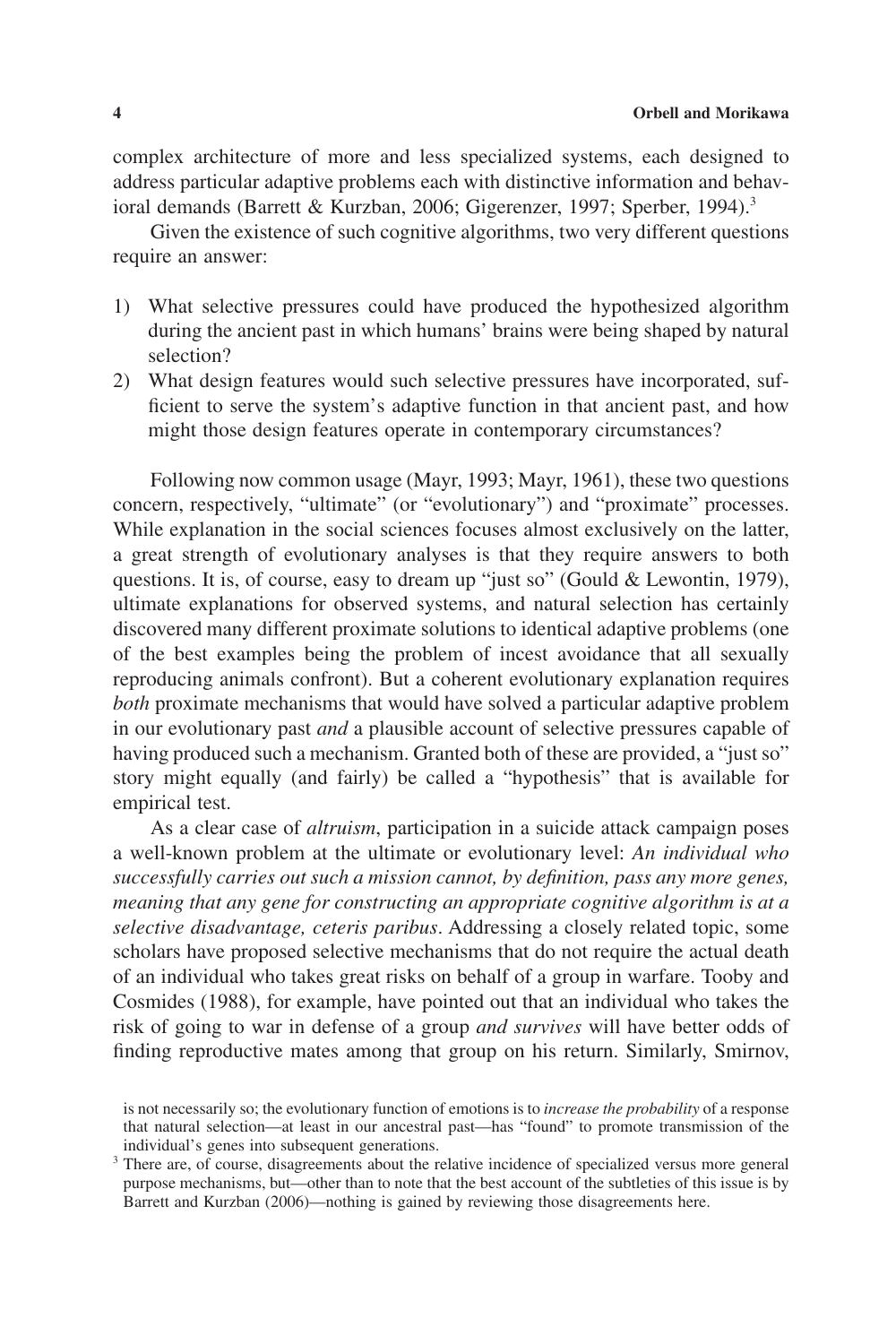Arrow, Kennett, and Orbell (2007) have shown how an "heroic" individual who also takes such risks *might*, by his efforts, be critical to the success of his group, thus again—given survival—*might* reap reproductive benefits from his action. Yet, a successful suicide attacker would, by his action, have limited his or her own reproductive potential to the period before the attack, often placing him at a disadvantage relative to those who are unwilling to take such action. How, then, might a gene supporting a cognitive algorithm in which the THEN term is followed by [participate a suicide attack campaign] have evolved in competition with others through evolutionary time?

Some solutions that have been proposed to the *general* problem of altruism also seem to flounder here on the fact of a suicide attacker's *certain* death. Thus, arguments that involve reciprocity (most notably Axelrod, 1984; Trivers, 1971) could not work for the reason that they require the "altruistic" individual to receive some future benefits in return for his present action, as do more current arguments that propose reproductive benefits accruing to individuals who are prepared to punish defectors at cost to themselves (viz, theories of "altruistic punishment" as developed by, notably, Boyd et al., 2003; Fehr & Gachter, 2002; Nowak & Sigmund, 2005). All these theories of altruism require the altruistic individual to be *around*—at least with some reasonable probability—to reap a reproductive benefit from his or her altruistic action after that action is completed, and the most arresting feature of suicide attacks is precisely that those who carry them out *are not*.

One type of solution does have promise—W. D. Hamilton's (1964) "inclusive fitness." Hamilton's seminal insight was that selection depends on *genes* surviving rather than, necessarily, the acting individual who carries them, and that this can happen insofar as an individual's genes are *also* carried, to some extent, by his relatives. By "Hamilton's Rule" a gene for altruism could survive under the condition  $C < R * B$  when  $C =$  the reproductive cost to the actor;  $R =$  the genetic relatedness of the actor to the beneficiary; and  $B =$  the fitness benefit to the recipient of the action.4 Granted some mechanism for recognizing both kin *and* varying degrees of kinship, a gene supporting altruism directed toward family members *could*, by this model, spread through a population—and an appropriate algorithm would look something like [IF] certain individuals, under threat of some kind, are sufficiently close kin [AND IF] my death will save the reproductive lives of those individuals [THEN] incur emotions (or other proximate mechanisms) that would support suicide altruism.

Although this is, certainly, persuasive as an ultimate account of kin-directed altruism in general (granted appropriate kin-recognition mechanisms are also in place), is not sufficient by itself to account for well-known cases of suicide attacks

<sup>4</sup> Thus, for example, an individual who gives up his or her life but in doing so saves the lives of two siblings and (say) one cousin leaves more of his genes in living bodies (each sibling would carry, on average, 50% of the actor's genes while the cousin would carry, on average, .25%).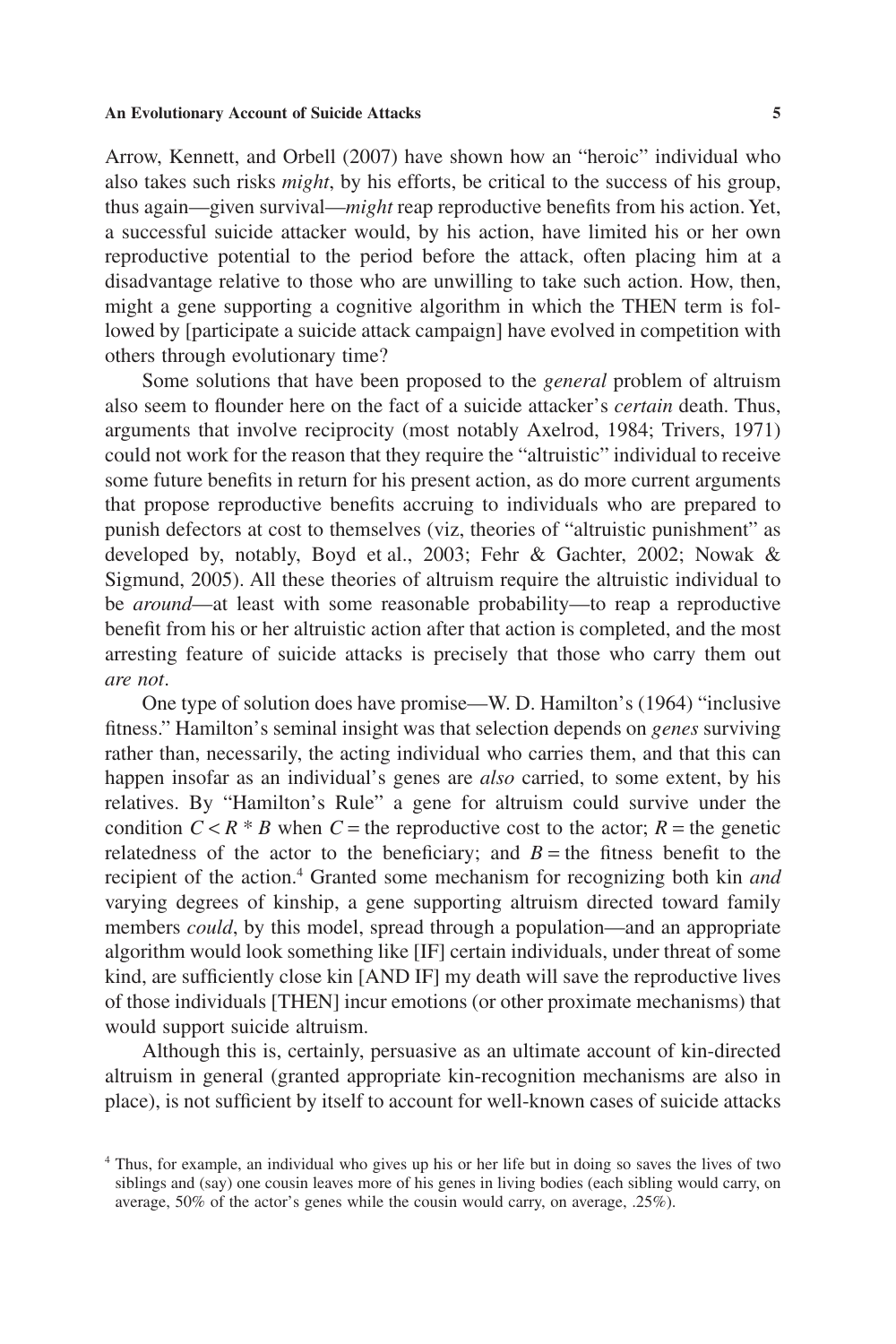in the modern environment, including that of World War II in the Pacific. In some instances, modern suicide attackers *might* conceive themselves as saving their close kin by their actions, or perhaps as contributing to their welfare and reproductive success (Blackwell, 2008). But there is no doubt that in many modern cases, if not the overwhelming number of them, a suicide attacker's family members are in no way uniquely threatened or likely to survive as a consequence of their kin's sacrifice. Inclusive fitness is a direction in which we might turn for components of an ultimate or evolutionary account but, without elaboration, it is not sufficient to explain individuals' participation in suicide attacks on behalf of very large *collectives*—nations or breakaway groups aspiring to be nations, religious groupings, and tribes—that are vastly larger than any that could have meaningful kinship connections.

Accordingly, it is time to look at what the Kamikaze pilots thought about their own actions. Did they, in fact, understand those actions as directed to the benefit of the Japanese nation, or *were* their family members uppermost in their mind? If it *was* the nation, might their writings provide clues as to how inclusive fitness could support an evolved cognitive algorithm that *does* account for their behavior?

# *The Military Context of the Kamikaze Campaign*

Several historical facts surrounding the initiation and course of the Kamikaze campaign<sup>5</sup> are not in dispute.

First, the Japanese military—its army and its navy with their associated air forces—was in desperate circumstances by shortly after the start of the Allies' Philippine campaign on 20 October 1944. After the Battle of Leyte Gulf (23–26 October 1944)—which saw the first Kamikaze attacks—Japan had essentially no aircraft carriers left while the Allies had about 34. In addition, Japan's fuel supply from Indonesia was almost cut off as a result of relentless air and submarine attacks and its mainland was exposed to massive and systematic aerial attacks against which it could mount little defense.

Second, although some Japanese leaders minimized the magnitude of the threat (perhaps in the interests of maintaining morale, perhaps out of self-

 $5$  While the term "Kamikaze" is standard in the West, "Tokkōtai" (Special Attack Force) and "Shimpū" (Divine Wind) were employed by the Japanese military at the time. According to Ivan Morris (1975) "Kamikaze" is a Japanese reading of characters that in Sino-Japanese are pronounced Shimpū. The Kamikaze campaign began on 25 October 1944, during the Battle of Leyte Gulf, and reached its peak during the battle for Okinawa—the defense of which, known as "Kikusui" ("floating chrysanthemum"), was conducted between 6 April and 22 June 1945. Approximately 3,848 pilots died in the whole campaign, and many more were in training or waiting for their missions when the war ended. The campaign included manned torpedoes (known as "Kaiten" or "Reversing Fortune"), speedboats, and rocket-propelled "human bombs" launched from the air (the so-called "Ohka" or "Cherry Blossom" campaign), as well as the better-known attacks by manned fighters and light bombers. Ramming tactics, in which the probability of death was very high but not certain, were also employed—but with little success—against American bombers over the Japanese mainland. We use "pilot" to refer to those who operated any of the above.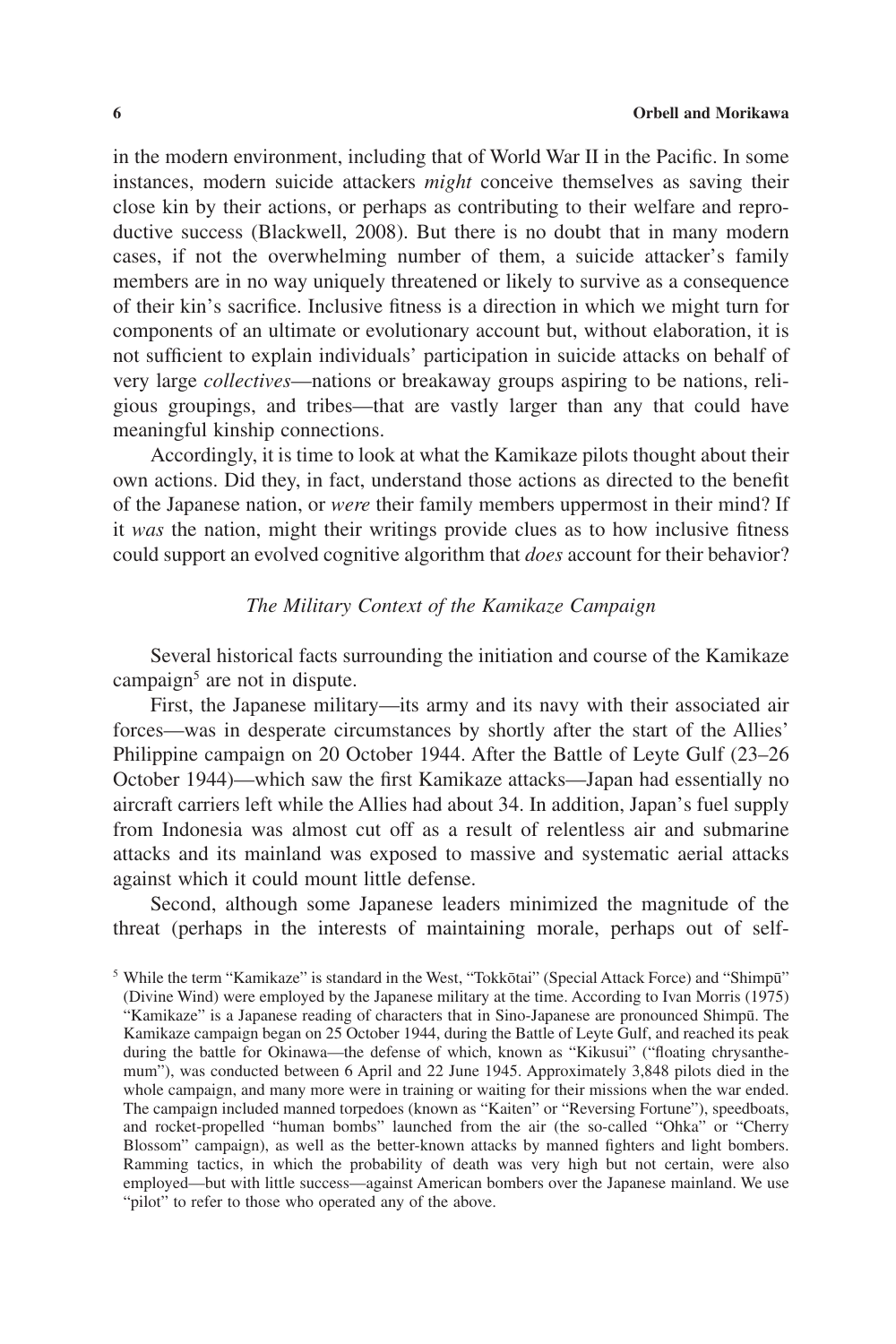delusion), most recognized the gravity of the situation. For example, Vice Admiral Ohnishi, the earliest advocate of the Kamikaze campaign, is recorded by his personal representative for operations, Captain Rikihei Inoguchi, as having said to pilots in central Luzon on 20 October 1944:

Japan is in grave danger. The salvation of our country is now beyond the power of the ministers of state, the General Staff, and lowly commanders like myself. It can only come from spirited young men such as you. Thus, on behalf of your hundred million countrymen, I ask of you this sacrifice, and pray for your success. (Inoguchi, Nakajima, & Pineau, 1958, p. 19.)

In the same vein, Commander Nakajima, flight operations officer for the unit selected by Ohnishi to initiate the campaign during the Battle of the Philippine Sea (the  $201<sup>st</sup>$  Air Group in the Philippines), said to his pilots:

The war situation is extremely grave. If the enemy succeeds in establishing air bases on Leyte, the operational radius of his B-24 bombers will reach across the China Sea to the mainland. Thus he would jeopardize Japan's fuel supply from the south. Without fuel our ships will be immobilized and have no chance to fight.... These [enemy] forces in the Philippines area are exceedingly powerful, however, and our Navy will have to fight against overwhelming odds. . . . If the *Sho* Operation [the Navy's effort to oppose the Leyte landings] is to have any chance of success, it is up to pilots of the Japanese Navy to disable the American task force. But Japanese air strength in the Philippines is too hopelessly depleted to oppose the enemy effectively by orthodox methods of attack. The moment calls for the employment of crash-dive tactics... (Inoguchi, Nakajima, & Pineau, 1958, pp. 39–40).

Third, no matter how successful the proposed campaign might be in practice, nobody within the Japanese leadership could have believed that Japan could now *win* the war in the sense of having the Allied forces surrender. Hastings suggests that, after Pearl Harbor, any thought of an Allied surrender was ". . . wildly fanciful" (2008, p. 6). Nevertheless, he also suggests that by mid-1944 many Japanese leaders felt it was time to end the war when the phrase ". . . 'end the war' was fraught with equivocation. In the minds of almost every senior Japanese, it meant the pursuit of acceptable terms . . ." (p. 42). Might a Kamikaze campaign accomplish "acceptable terms"?

In retrospect, we should remember: (1) The spearhead of the American attack was the carrier fleet, overwhelming in number but still finite. If that fleet were destroyed or even seriously compromised, the idea that the Allies would accept peace terms short of an invasion of the mainland could not have seemed totally implausible. The Japanese leaders must have known that the Allies would want to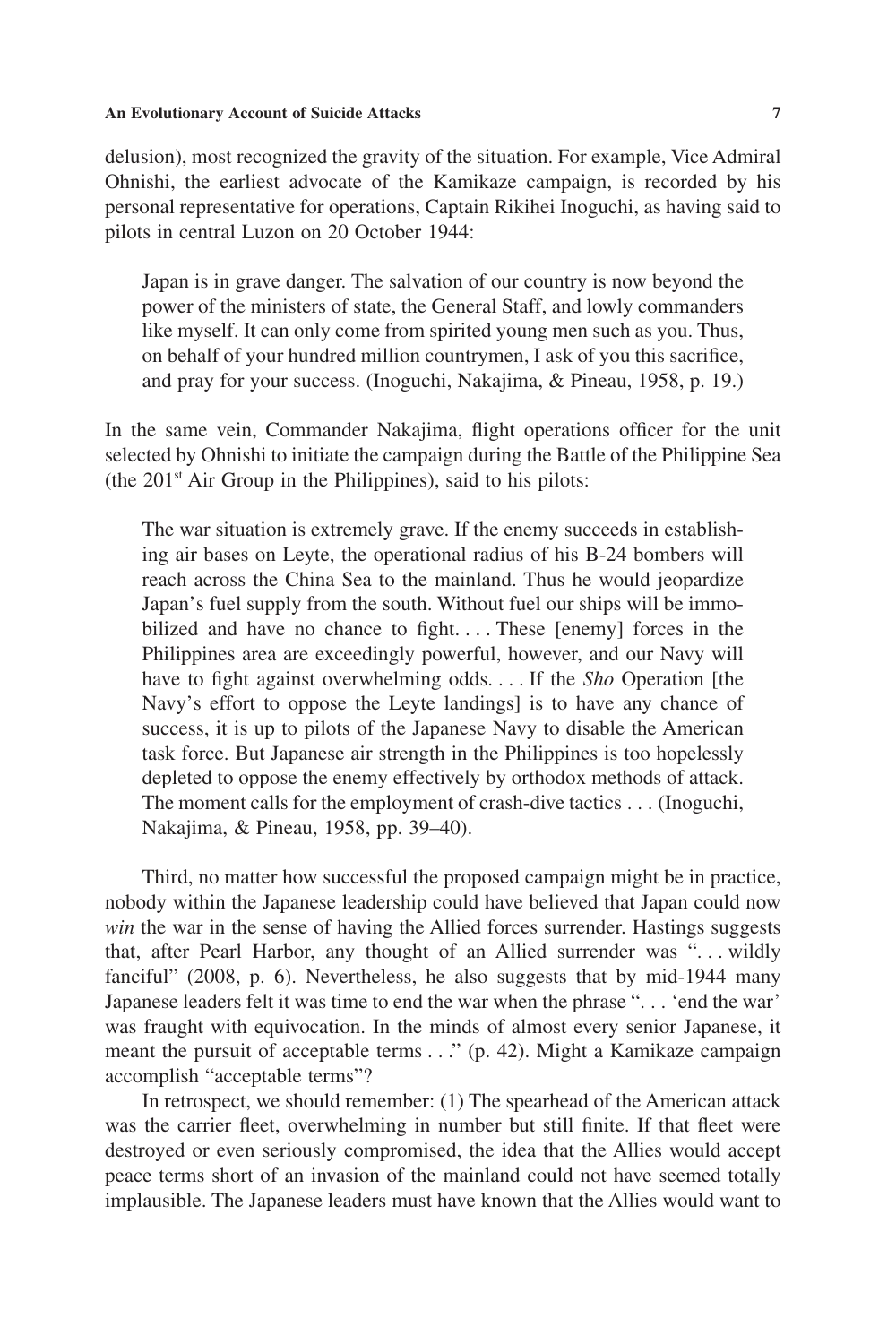avoid an invasion of the mainland if at all possible, and if the back of the carrier armada could be broken, their accepting a peace short of an invasion was at least imaginable—granted a thought imbued with a large measure of wishful thinking (Johnson, 2004) about the Allies abandoning their stated goal of "unconditional surrender." (2) Serious carrier losses were, in fact, *not* totally beyond the realm of possibility. While unlikely, a single carrier *could* be destroyed by a single pilot flying a single plane. And although only three escort carriers<sup>6</sup> were, in the end, put out of action by the kamikazes, the campaign did succeed in destroying more Allied ships than all the other Japanese naval operations in the Pacific combined, Pearl Harbor included. Of course, the Japanese did not anticipate the atomic attacks then in the works, but absorbing the immense losses that conventional bombing was now imposing on the country's cities could have seemed a smaller price than would be imposed by an actual invasion. In short, the logic of the Kamikaze campaign was not as flawed as often portrayed—at least when it is accepted as a desperate last play by a desperate military. There is no reason to doubt that their stated logic was how they genuinely saw things or that the pilots accepted that logic when the leaders laid it out to them.

Fourth, certainly, the pilots themselves could hardly have needed persuasion about the desperation of the situation. During the Battle of the Philippines Sea (19–20 June 1944), the so called "Marianna Turkey Shoot" lost the Japanese about 429 planes to the Americans' 29. The Japanese were already having problems with training; gasoline shortages necessitated cuts in training flights; new planes were slow in coming off the assembly lines; and those that did had been falling technically behind American fighters for at least a year. Despite the biased feedback that they often received, the remaining Japanese pilots were as well positioned as any to appreciate the disastrous present course of the war as well as to recognize the slim basis for hope that their leaders offered them.

Whatever the reasoning behind the strategic planning of the campaign, the question that concerns us is the motivation of the pilots themselves, the ones whose lives would be forfeit in any attack however successful the campaign itself might be. To address that, we turn to the letters, poems, and wills that they left behind.

# **Method**

The Kamikaze campaign is unique among suicide attack campaigns insofar as participants left an extensive record of letters, poems, wills, and memoirs that are available for systematic study. These materials are a substantially untapped resource; while many authors have used at least some of them in nonsystematic

<sup>6</sup> The St Lo (sunk on 24 October 1944), the Ommaney Bay (put out of action 4 January 1945), and the Bismarck Sea (put out of action 21 February 1945). Note that the odds of a given pilot making such a contribution are suggested by the fact that the loss of ninety pilots was sufficient to put those three carriers out of action (Hastings, 2008, p. 170)—much better than could have been expected by conventional methods, certainly during this later period of the war.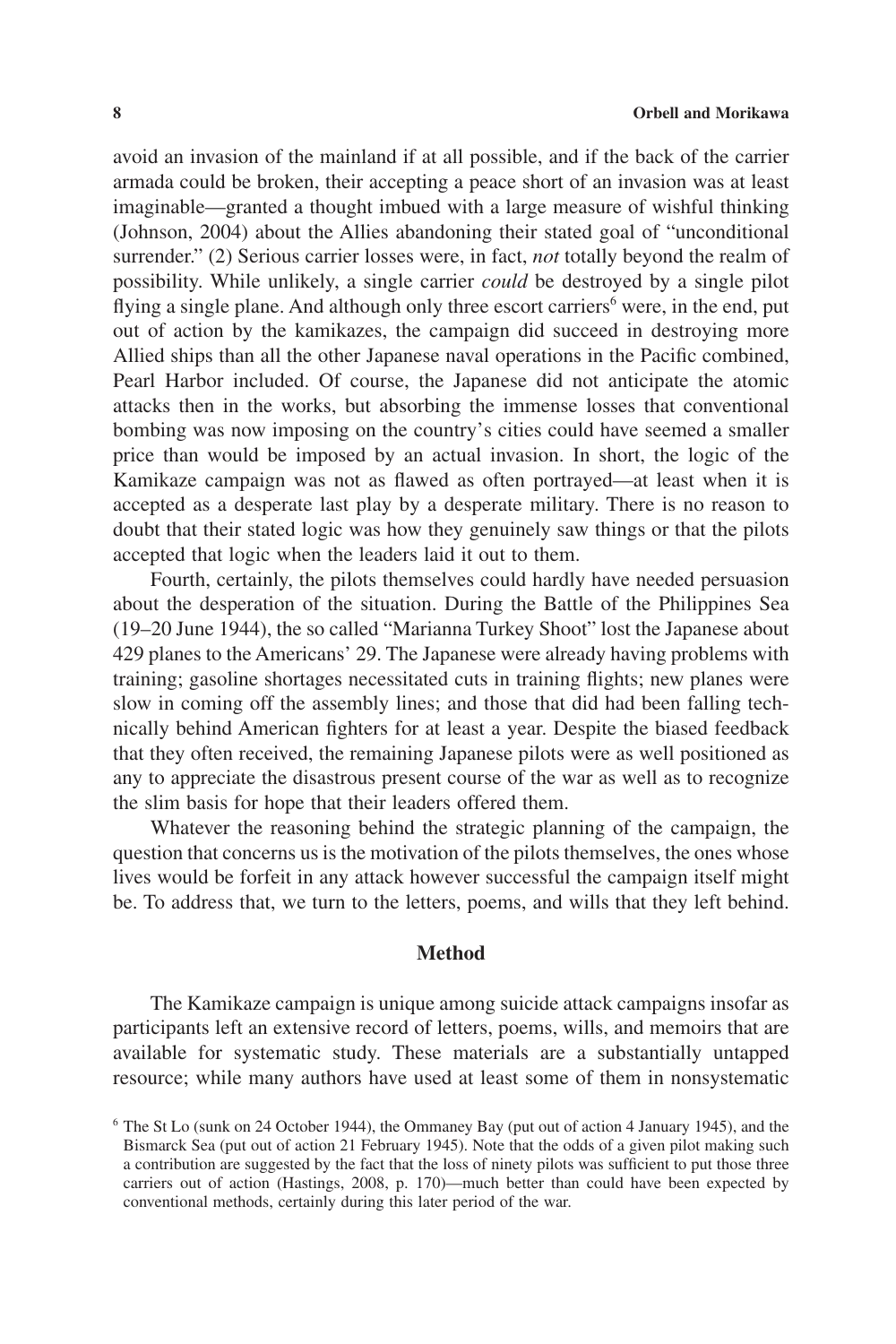ways, we have found none who conducts a formal content analysis.<sup>7</sup> We provide such an analysis here.

We content analyzed materials left by 661 of the individuals who died in the Kamikaze campaign (viz 17% of the total). These materials came from diverse sources, including collections put together by families, various military and nonmilitary groups, and the Yasukuni Shrine for fallen Japanese soldiers. (An annotated bibliography of the materials used can be found on the online Appendix A.) We did not attempt to draw a random sample from the universe of such materials, although we did include all the readily available materials. Neither did we attempt to characterize each writer's thoughts in overall terms ("what motivated *this* individual") but we did characterize each writer by the various mentions he made—allowing us to observe the frequency with which particular themes appeared in the population as well as the frequency with which diverse themes appeared together in given writers' materials. When one pilot made several mentions in a given category, we counted only one.

The Kamikaze pilots were, of course, only a small subset of the several million Japanese soldiers who served in China and the Pacific during the war, but as such they did have the same indoctrination as all members of that military. The Japanese culture of the time had a notable tolerance of suicide, but the 1872 Military Code for the Imperial Navy and Army (*Kai-Rikugun Keiritsu*) institutionalized this by mandating death for any soldier who should attempt to survive defeat. Might not this cultural and military expectation be sufficient by itself to account for the participation of pilots when Japan *was* clearly confronting very likely defeat in the near future?

To address this issue, we also content analyzed 402 of the same kind of materials left by other members of the Japanese military who died in the Pacific War and who we will characterize here as "rank-and-file."8 This control is not perfect, of course; the pilots were much more highly educated than the rank-andfile, for example, and—like pilots in most modern militaries—were generally confident of their elite status. Yet both populations were from the same broad culture, both had been trained and socialized into the same understandings as to behavior appropriate for members of the Japanese military, and both were confronting imminent defeat from the seemingly unstoppable Allied advance. The important difference between the two populations was that, while members of the rank-and-file normally died making hopeless gestures in the context of defeat, the pilots were in a unique position of being able to inflict, by their deaths, considerable damage on the Allied fleet and, imaginably at least, to bring the Allies to the bargaining table short of invading the Japanese homeland. By comparing the

 $\frac{7}{1}$  Ohnuki-Tierney (2006), for example, bases a book-length argument that the pilots were unwilling victims of an exploitative class system on items written by only seven individuals. Hill (2005), Morris (1975), and Sheftall (2005), among others, use selected items to illustrate points they wish to make.

<sup>8</sup> More than 2.3 million Japanese personnel died in the Pacific War. We used only rank-and-file materials contained in the same sources that we used for the Kamikazes.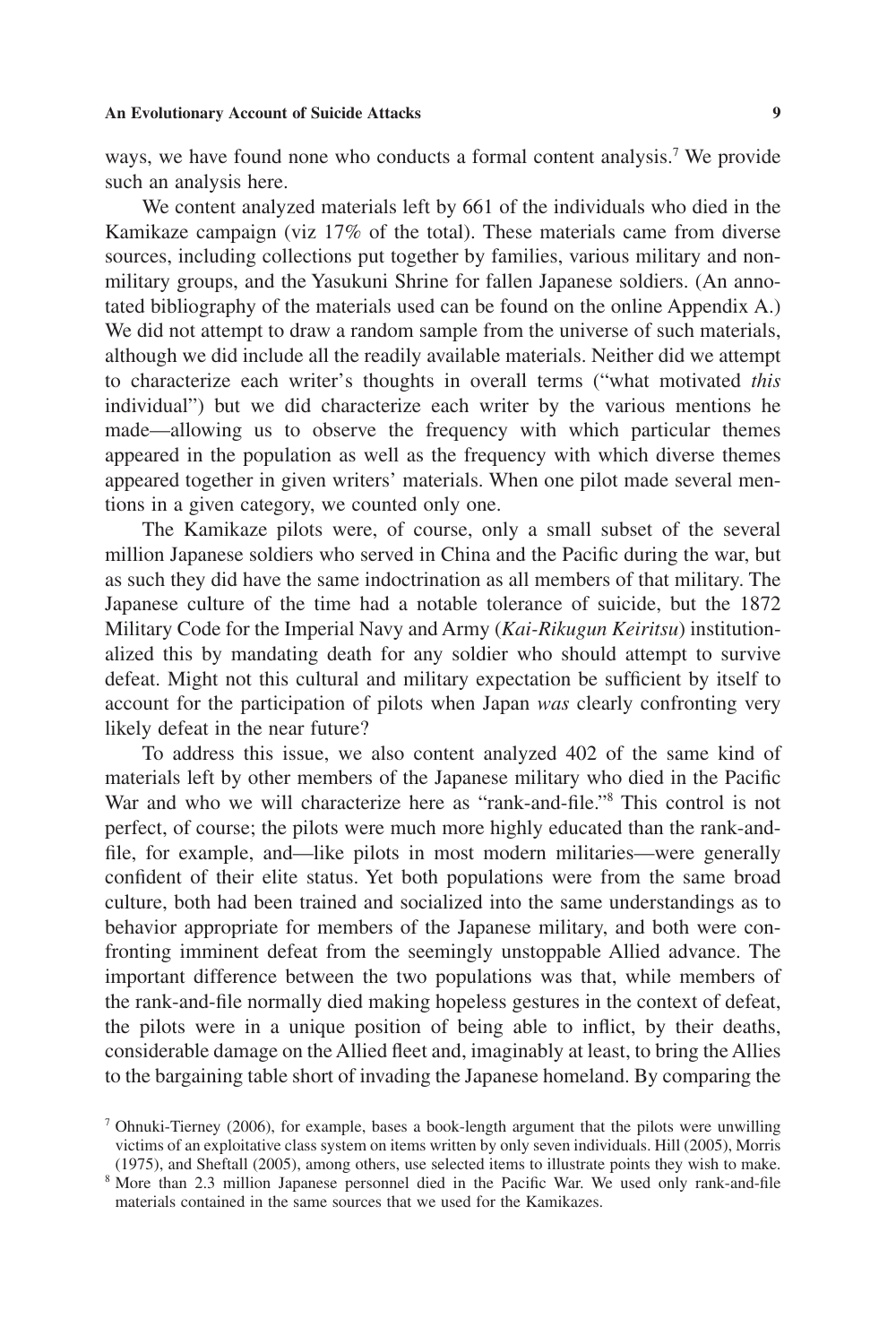

**Figure 1.** Varying Success of the Kamikaze Campaign.

<sup>14</sup>Hit ratio" is the number of Allied ships that were hit (although not necessarily sunk) as a ratio of the number of individual attackers in a given period. The graphic is compiled from the statistical appendix to Nagatsuka's book "I was a Kamikaze" (1972/1973).

pilots' materials and those of the rank-and-file, we will be holding constant cultural values and indoctrination that were normal within the Japanese military at this point in history, allowing us to look for cognitive and emotional responses to this unique position of the pilots when confronting *their* probable future deaths.

As Figure 1 shows, the Kamikaze campaign had significant initial success, but within a few months the ratio of hits to sorties declined rapidly as the Allies developed effective defensive tactics (picket ships and constant air presence over the fleets) and as the most experienced Japanese pilots were killed and replaced by pilots who had only the most minimal training. As the Allied advance continued essentially unchecked, the rationale for the campaign as enunciated by leaders such as Ohnishi and Nakajima must have become progressively less plausible, raising the possibility that the pilots' belief in their own critical importance to the Japanese war effort declined accordingly—and that, increasingly, they saw their own forthcoming deaths in the same noninstrumental terms as the rank-and-file saw theirs. To test for this, we have also analyzed the pilots' letters across three different periods—between 25 October 1944 and 5 April 1945; between 6 April and 22 June 1945; and between 23 June and 8 August 1945.<sup>9</sup>

<sup>&</sup>lt;sup>9</sup> As can be seen from Figure 1, the first of these periods includes the time at which the Kamikaze campaign was most successful; the second includes the battle for Okinawa when the campaign reached its height but when its effectiveness had also declined markedly; and the third includes the period from the defeat at Okinawa—thus the actual occupation of Japanese home territory—to the end of the war.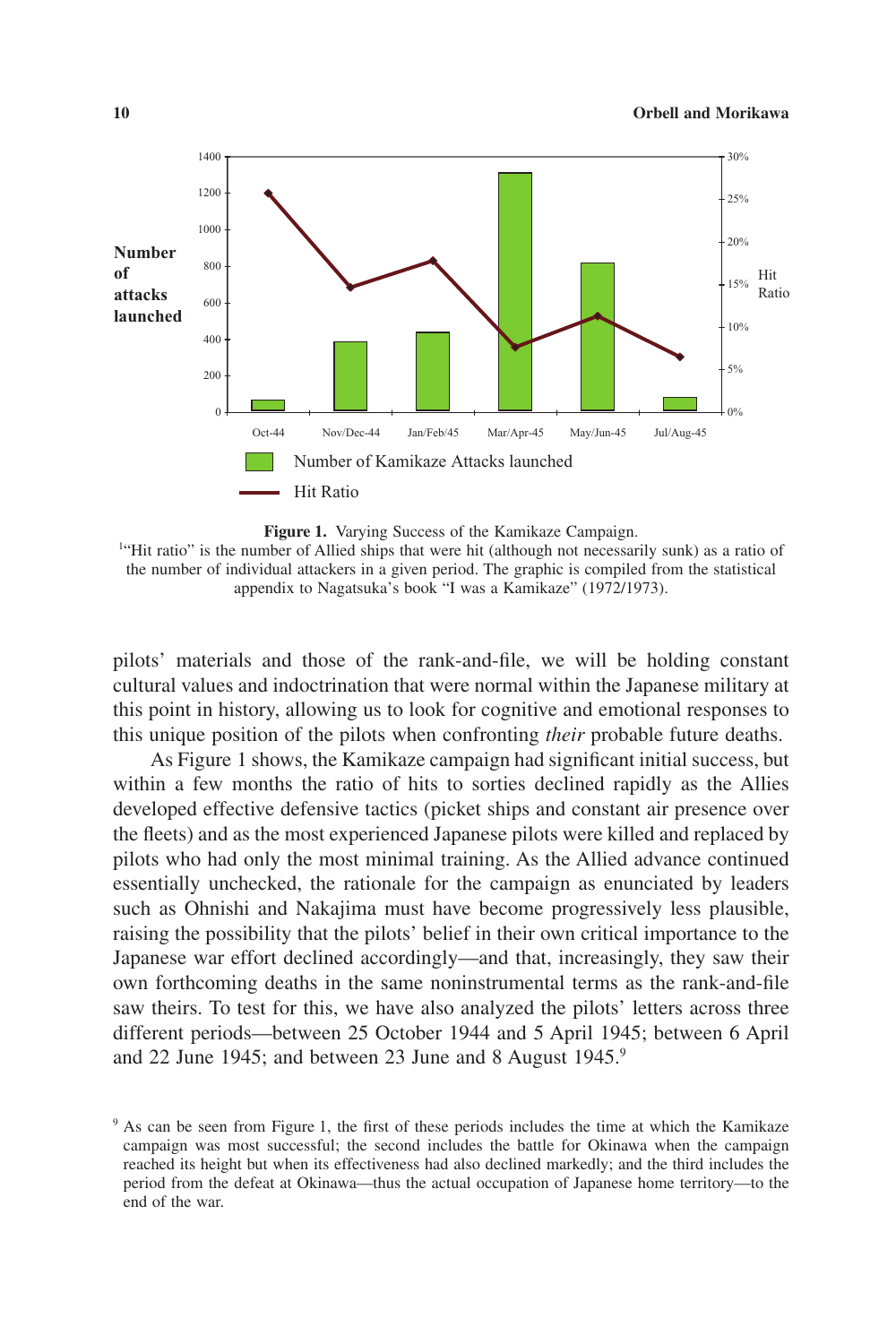For the most part, we allowed the materials themselves to suggest the coding categories we employed. We first reviewed a randomly selected subset of about 75 items, organizing comments and ideas that appeared within that subset into provisional categories—always attempting to strike a balance between the *generality* of such categories and the frequency with which comments and ideas could reasonably fit into them. Although it did not show up much in this initial sample, we also included the broad category "religion-based comments" because of the frequency with which such motivations are seen as underlying contemporary suicide attacks. We included the category "coercion" even though the fact of censorship provided good reasons for being skeptical that any comments about coercion—if it *did* exist—would appear in these materials. We included "ambivalence" about their forthcoming deaths to address the possibility of differences between the pilots and the rank-and-file in the willingness with which they faced their pending deaths.

Three native Japanese speakers independently coded the written materials using the categories developed in the above manner; two of the coders were undergraduate students at a major Japanese university who had become familiar with the coding categories developed above during an initial training period and the other was coauthor Morikawa. Given that there were 1,063 written items to be coded (661 by Kamikaze and 402 by rank-and-file) and 19 coding categories by which each of those items might have been characterized, there were 20,197 possible points at which disagreement could have arisen among the coders. In fact, there were only 107 such differences of opinion among the three coders, just 0.5% of the number possible. Many of these disagreements were attributable to ambiguities in the written materials themselves or to the difficulties of the classical Japanese language often employed by the writers of poems and wills. The three coders discussed such cases at length among themselves and reached agreement on how to code them. We have coupled nine of the broad categories—most of which we subdivided in the following report—with illustrative coding decisions in the online Appendix B.

## *In Summary*

We content analyzed materials written by 661 Kamikaze pilots and 402 rank-and-file members of the Japanese military, none of whom survived the war. The rank-and-file data provided a control for standard Japanese military indoctrination about the necessity of suicide in the face of defeat. The objective was to identify cognitive and emotional responses uniquely associated with the Kamikaze pilots' forthcoming participation in the suicide attack campaign—justified, at least at its outset, as representing Japan's only prospect of ending the war short of total defeat. (An annotated bibliography of sources used, and a table showing examples of coding decisions across the categories employed are available in the online version of this article. Please note: Wiley Publishing are not responsible for the content or functionality of any supporting materials supplied by the authors.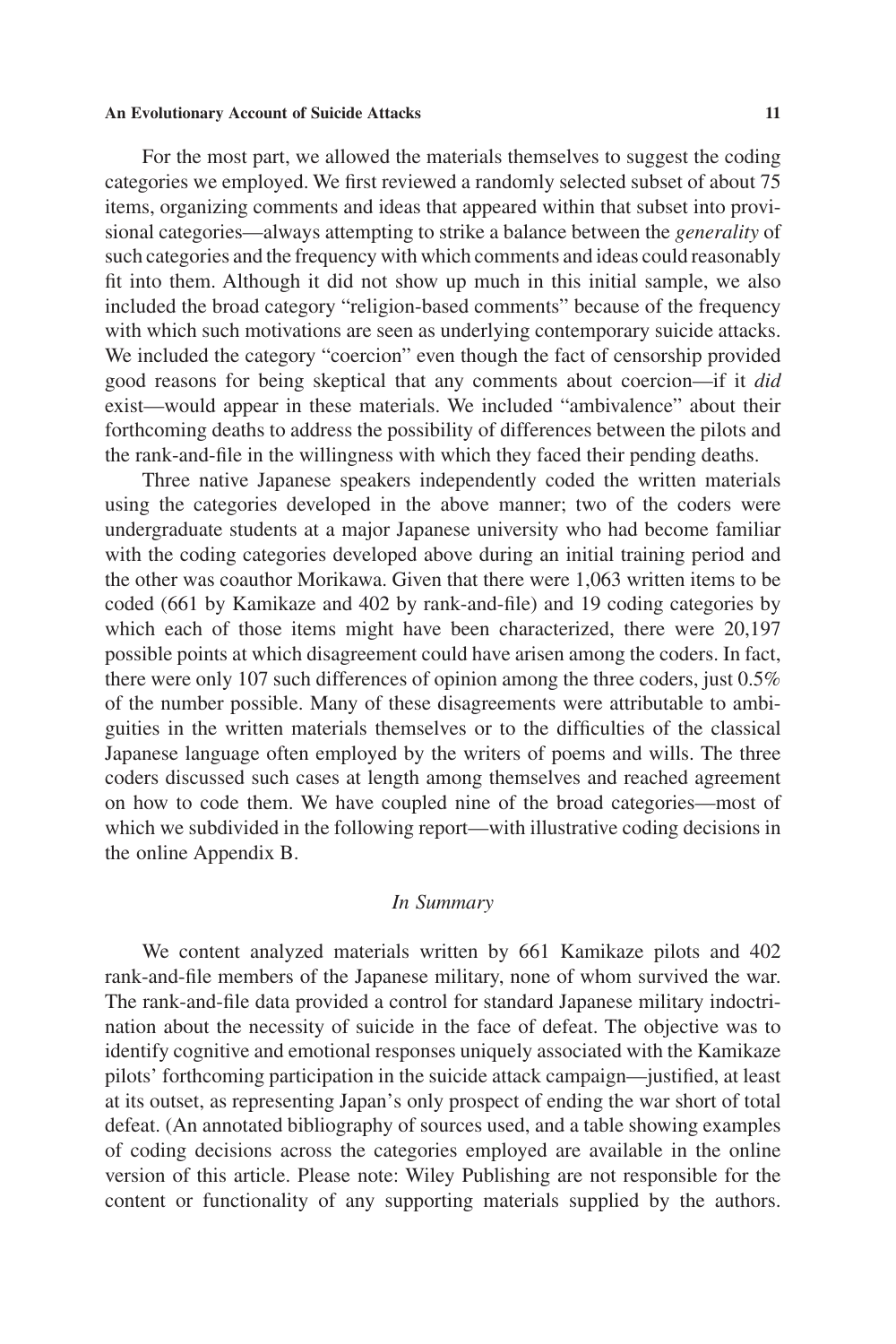Any queries (other than missing material) should be directed to the corresponding author for the article.)

## **Findings**

Several explanations for pilots' participation in the Kamikaze campaign are quite straightforward, not requiring possible evolved, species-typical cognitive systems. Most obvious of these is *coercion*—the possibility that the pilots were *not* acting on their own free will, but under duress. As mentioned earlier, the fact of censorship means there are obvious problems with this category; if the pilots were, in fact, subjected to coercion they would have had good reason to not comment on the fact in their letters, just as any such comments would likely have been excised by the censors. And, in fact, Table 1 shows *no* mentions of coercion from among the Kamikaze, and only one from among the rank-and-file. Given the problems with this particular category, however, we must turn to other sources for whatever evidence we can find about coercion's possible role.

Certainly, the rhetoric of the commanders emphasized volunteerism, at least in the initial stages of the campaign. In one of the best known postwar accounts, Tadashi Nakajima, a surviving flight operations officer of the 201<sup>st</sup> Air Group at Mabalacat, describes how he offered participation as a choice when announcing the forthcoming campaign to his men:

Any non-commissioned officer or enlisted flier who wishes to volunteer will so signify by writing his name and rate on a piece of paper. Those who do not wish to volunteer will submit a blank paper. Each piece of paper is to be placed in an envelope which will be delivered to me by 2100 today. It is not expected, however, that everyone should volunteer. We know that you are all willing to die in defense of our country. We also realize that some of you, because of your family situation, cannot be expected to offer your life in this way.You should understand also that the number of volunteers required is limited by the small number of planes available. Whether a man volunteers or not will be known only to me. (Inoguchi, Nakajima, & Pineau, 1958, p. 40)

Every one of the pilots in this group did volunteer. The broad thrust of Nakajima's announcement seems to have been echoed in other announcements made to many different units across the country and other war zones in the next few days, and with comparable results (Naito, 1989, pp. 6–7; Yokota & Harrington, 1962, p. 10). Such post-war accounts by surviving commanders obviously could be self-serving, post hoc fabrications. Nevertheless, Lamont-Brown responding to claims that ". . . Kamikaze were drugged, forcibly strapped-in to their cockpits . . . or pressured by blackmail that their families would be punished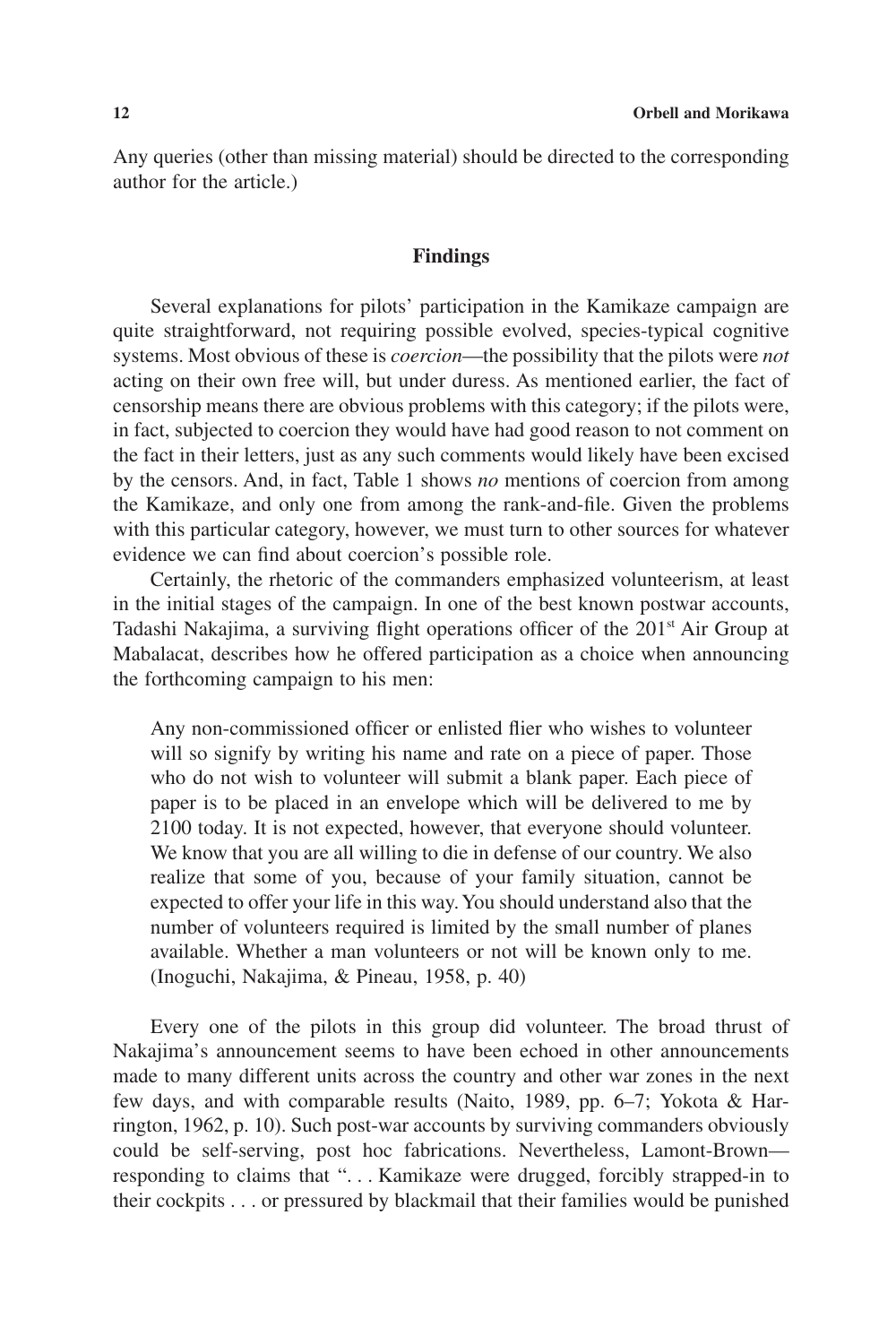| Category                                                              | Sub-categories                                                                            | Kamikaze                                                            |                                                               | Rank and File                                                   |                                                               |
|-----------------------------------------------------------------------|-------------------------------------------------------------------------------------------|---------------------------------------------------------------------|---------------------------------------------------------------|-----------------------------------------------------------------|---------------------------------------------------------------|
|                                                                       |                                                                                           | Sub<br>categories                                                   | Collapsed<br>across<br>categories                             | Sub<br>categories                                               | Collapsed<br>across<br>categories                             |
| "Honorable" or<br>"beautiful" death"                                  | Honorable death<br>Beautiful death                                                        | 71.9%<br>$(n = 475)$<br>28.4%                                       | 78.8%<br>$(n = 521)$                                          | 52.9%<br>$(n = 213)$<br>9.7%                                    | 60.0%<br>$(n = 225)$                                          |
| <b>Mentions of war</b><br>effort                                      | War effort, general<br>My contribution<br>critical to war effort<br>Inspiration to others | $(n = 188)$<br>37.8%<br>$(n = 250)$<br>26.9%<br>$(n = 178)$<br>6.7% | 52.5%<br>$(n = 347)$                                          | $(n = 39)$<br>28.1%<br>$(n = 113)$<br>0.5%<br>$(n = 2)$<br>2.7% | 29.4%<br>$(n = 118)$                                          |
| <b>Expressions of</b><br>family love, filial<br>piety                 | Expression of filial<br>piety<br>Comfort to Family                                        | $(n = 44)$<br>18.9%<br>$(n = 125)$<br>23.1%                         | 33.7%<br>$(n = 223)$                                          | $(n = 11)$<br>18.4%<br>$(n = 74)$<br>17.4%                      | 31.3%<br>$(n = 126)$                                          |
| <b>Religion-based</b><br>comments                                     | Any mention of the<br>afterlife<br>Any mention of<br>religion                             | $(n = 153)$<br>15.9%<br>$(n = 105)$<br>8.3%<br>$(n = 55)$           | 28.4%<br>$(n = 188)$                                          | $(n = 70)$<br>10.9%<br>$(n = 44)$<br>10.7%<br>$(n = 43)$        | 28.6%<br>$(n = 115)$                                          |
|                                                                       | "See you at the<br>Yasukuni Shrine"<br>Dying for religious<br>beliefs                     | 10.0%<br>$(n = 66)$<br>$0.0\%$<br>$(n = 0)$                         |                                                               | 11.9%<br>$(n = 48)$<br>$0.5\%$<br>$(n = 2)$                     |                                                               |
| "I'm doing it for my<br>country"                                      | For Japan/country<br>For the Emperor                                                      | 36.0%<br>$(n = 238)$<br>32.5%<br>$(n = 215)$                        | 49.2%<br>$(n = 325)$                                          | 23.4%<br>$(n = 94)$<br>25.6%<br>$(n = 103)$                     | 35.8%<br>$(n = 144)$                                          |
| "I'm doing it for my                                                  | For my hometown<br>For my parents,                                                        | 0.8%<br>$(n = 5)$<br>2.9%                                           | 18.5%                                                         | 1.7%<br>$(n = 7)$<br>$0.0\%$                                    | $8.0\%$                                                       |
| parents/family"                                                       | brothers, sisters, and<br>children<br>For my parents<br>conflated with<br>country         | $(n = 19)$<br>16.8%<br>$(n = 111)$                                  | $(n = 122)$                                                   | $(n = 0)$<br>8.0%<br>$(n = 32)$                                 | $(n = 32)$                                                    |
| I'm doing it for my<br>squad<br>Ambivalence<br>about task<br>Coercion | For my group,<br>comrades<br>Ambivalence about<br>task                                    | 0.1%<br>$(n = 1)$<br>9.1%<br>$(n = 60)$<br>$0.0\%$<br>$(n = 0)$     | 0.1%<br>$(n=1)$<br>9.1%<br>$(n = 60)$<br>$0.0\%$<br>$(n = 0)$ | $0\%$<br>$(n = 0)$<br>24.9%<br>$(n = 100)$<br>0.2%<br>$(n = 1)$ | $0\%$<br>$(n = 0)$<br>24.9%<br>$(n = 100)$<br>0.2%<br>$(n=1)$ |

Table 1. The Percent of Coded Items with Specified Thematic Content: Kamikaze Pilots (n: 661) and Rank-and-file (n: 402)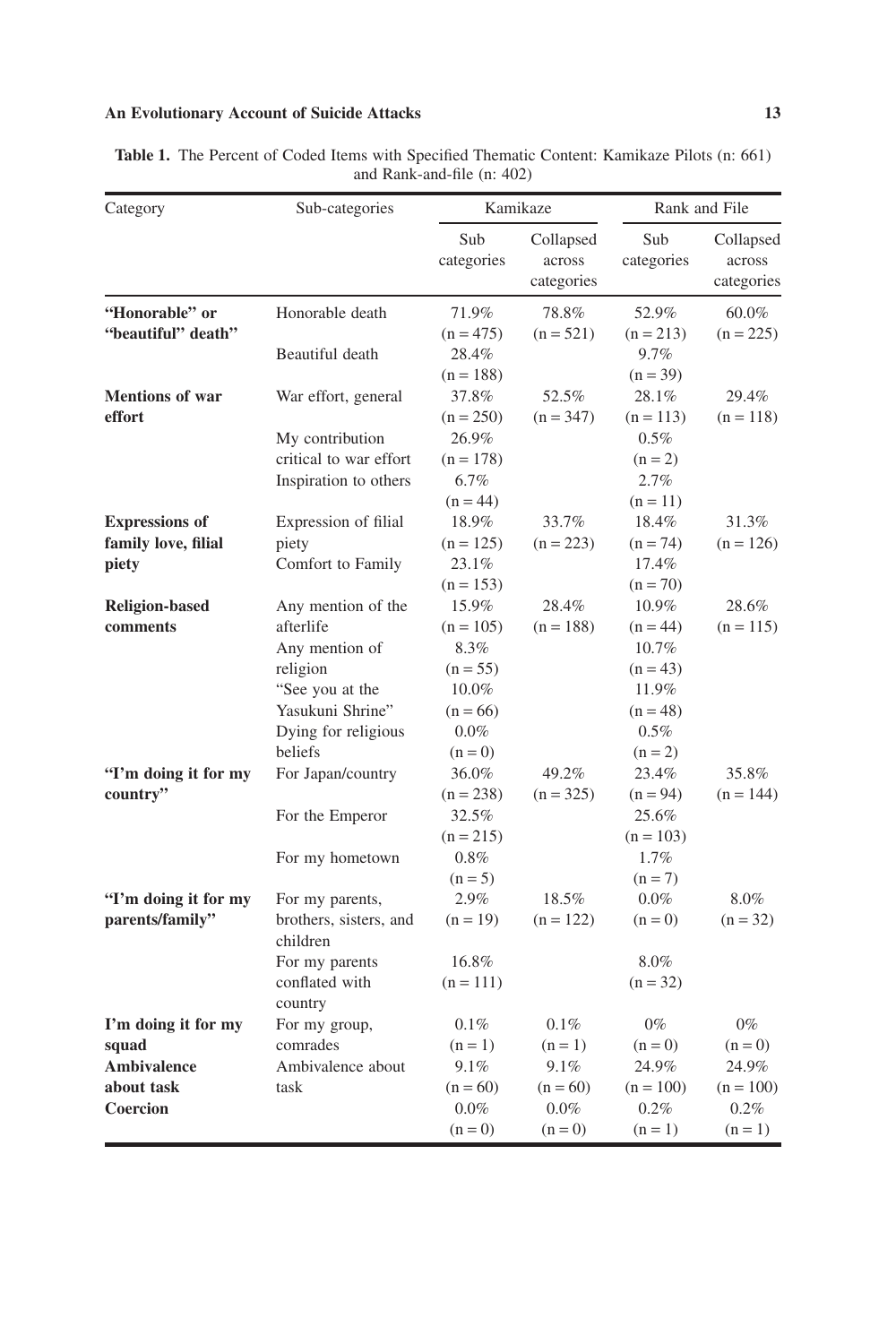for any default" (1997, p. 117)—argues that the consistency of these many postwar accounts contradicts claims of widespread coercion.

There may, nevertheless, have been an important difference between the enthusiastic early stages of the campaign and the later stages (Hastings, 2008, p. 166) when its failure to check the Allied advance must have become manifest. Certainly, some memoirs suggest that not only were some pilots starting to question the value of the campaign by this time, but physical punishment was also meted out to those whose decisions to turn back were held to be suspect (as described, e.g., by Nagatsuka, 1972/1973; Sheftall, 2005). Perhaps by the last hopeless stages of the war, the Military Code had come to dominate the thinking of at least some commanders—meaning that flying missions had become, for them, *primarily* a means for the pilots to commit an honorable and appropriate suicide in the face of defeat (as some commanders themselves did at the very end).

There may also have been differences between the Japanese Army and Navy with respect to coercion. As Hoyt (1993) comments, by the winter of 1945:

. . . the army began assigning men to suicide units. Any who indicated that they were reluctant to die for the Emperor were put in the forefront, to be gotten rid of on the first possible suicide missions. But, at least up to this point, the navy had no such problem. There were plenty of young pilots who were eager to give their all for the Emperor. Admiral Ugaki's basic task was to find the best way to employ them. (p. 173)

Such possibilities aside, we conclude that, while coercion certainly did play at least some part, particularly toward the very end, claims—such as those by Ohnuki-Tierney (2006)—that the entire campaign was based on coercion are simply not tenable.

A further possibility that requires no particular attention to species-typical cognitive evolution is *culture*—the idea that we need look no further for an understanding of the Kamikaze phenomenon than the peculiarly permissive Japanese cultural attitudes toward suicide. Both the Kamikaze pilots and the rank-andfile were exposed to those cultural values both informally and via their indoctrination into the Japanese Military code, but the Kamikaze pilots were distinct insofar as they were the *only* group that could implement the last, desperate strategy of crashing planes into the advancing Allied fleet. Did the writings of the two groups reflect this difference vis-à-vis Japan's war effort?

Table 1 shows similarities between the Kamikaze and rank-and-file in expressions of "Family love and filial piety"—included in the writings of 33.7% of the former's materials and 31.3% of the latter's. Explicit statements to the effect that "I am doing it for my parents or family" were rare by comparison, although significantly more frequent among the pilots than among the rank-and-file (18.5%) and 8.0%, respectively;  $p = 0.001$ ). As has long been observed (Benedict, 1946), traditional Japanese culture places strong emphasis on the importance of family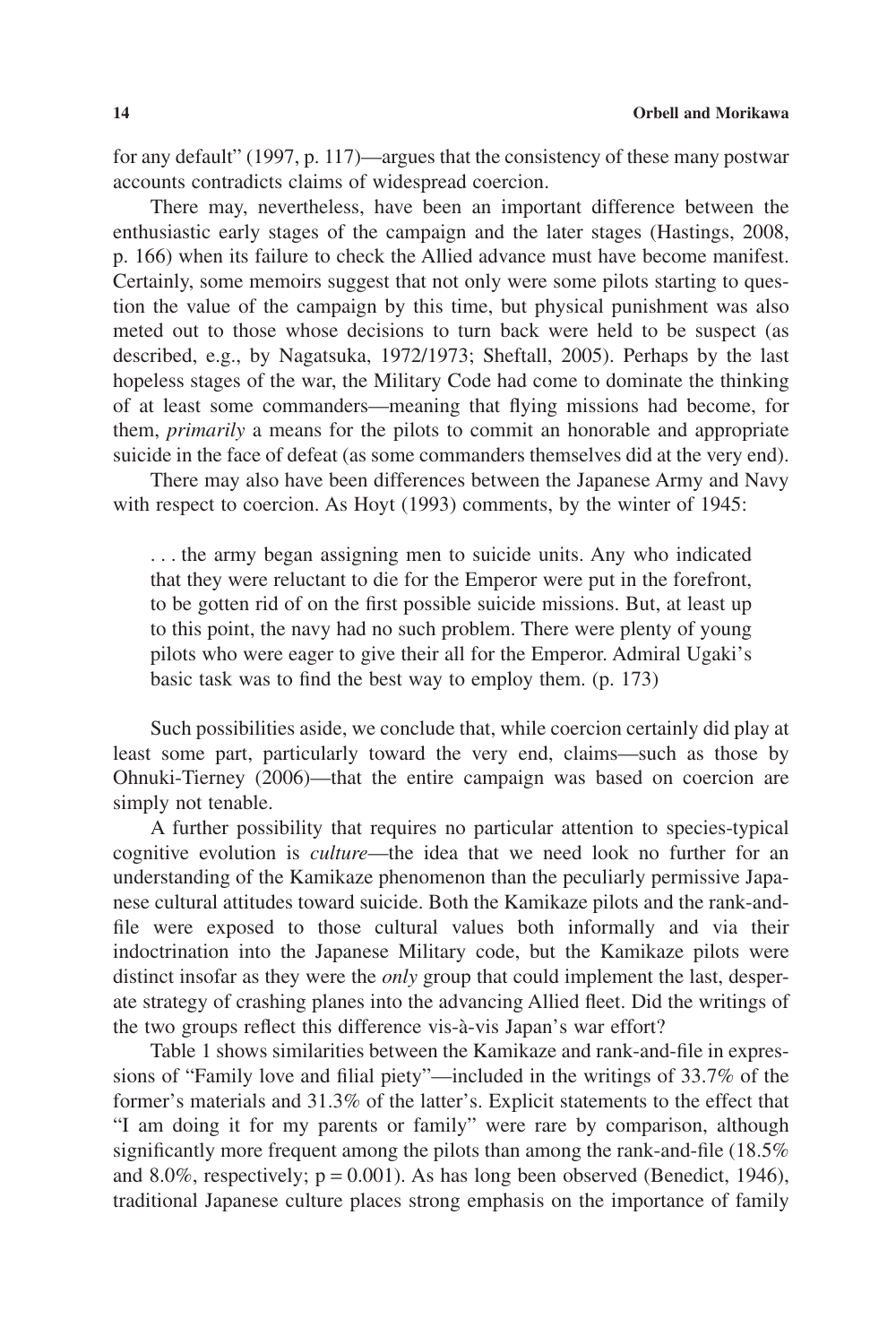and it is perhaps not surprising that soldiers facing death in the Pacific War would take the opportunity to express their love for family in whatever materials might be returned to their parents and siblings. Important in the present context, however, is the fact that both groups did so to an almost identical degree. Filial concern did not differentiate those facing death as a consequence of forthcoming defeat and those facing it through their participation in the Kamikaze campaign.

Table 1 also shows close similarities in "Religion-based comments." In this case three facts stand out. First, only two individuals said they were dying for their religious beliefs, and both of those were from the rank-and-file. The closest that substantial numbers of either population came to this was "See you at theYasukuni Shrine," which, as Axell and Kase (2002, p. 108) observe, was more an expression of solidarity or comradeship than a literal belief about any reunion after death. Still, only 10.0% of the pilots and 11.9% of the rank-and-file said this (NS). Second, while there are occasional mentions of an afterlife and of God or Buddha, these were normally made in passing, seemingly intended more as comfort for those left behind than as an expression of the writer's own religious belief. We see no reflection in the pilots' writings of the assertion that appears to have been made frequently by their commanders that "you are already gods" (Cf. the sub-title "Japan's suicide gods" of Axell & Kase, 2002). If the commanders meant this in any literal sense—and we doubt it—the pilots themselves do not seem to have bought into it.

Third and most important, there is no significant difference in the incidence of religious content between the writings of the Kamikazes and those of the rankand-file (28.4% and 28.6% respectively (NS), and close similarities across the three subcategories). Our data are therefore consistent with Morris (1975), who observes:

While religious influences were important in the psychological preparation of the kamikaze fighters, this certainly does not mean, as non-Japanese readers might suppose, that most of them were comforted (let alone motivated) by any idea that they would survive after death and reap the benefit of their sacrifice in some paradise or pantheon. Buddhism not only posited a goal of total annihilation but, being an eminently pacifist doctrine, was hardly going to offer rewards to men who had died while deliberately inflicting violence on themselves and others. . . . Even when faced with imminent death, few of these young men appear to have accepted the consolation of a possible afterlife. (p. 317)

We conclude that neither concern for family nor religious motivation played a *peculiar* role in persuading the Kamikaze pilots to carry out their suicide missions; mentions by the pilots in both these categories simply reflect cultural values widely shared in Japan at the time.

Table 1 contains suggestive evidence that the pilots, peculiarly, found "honor" and "beauty" in the manner of their forthcoming deaths: 71.9% of the pilots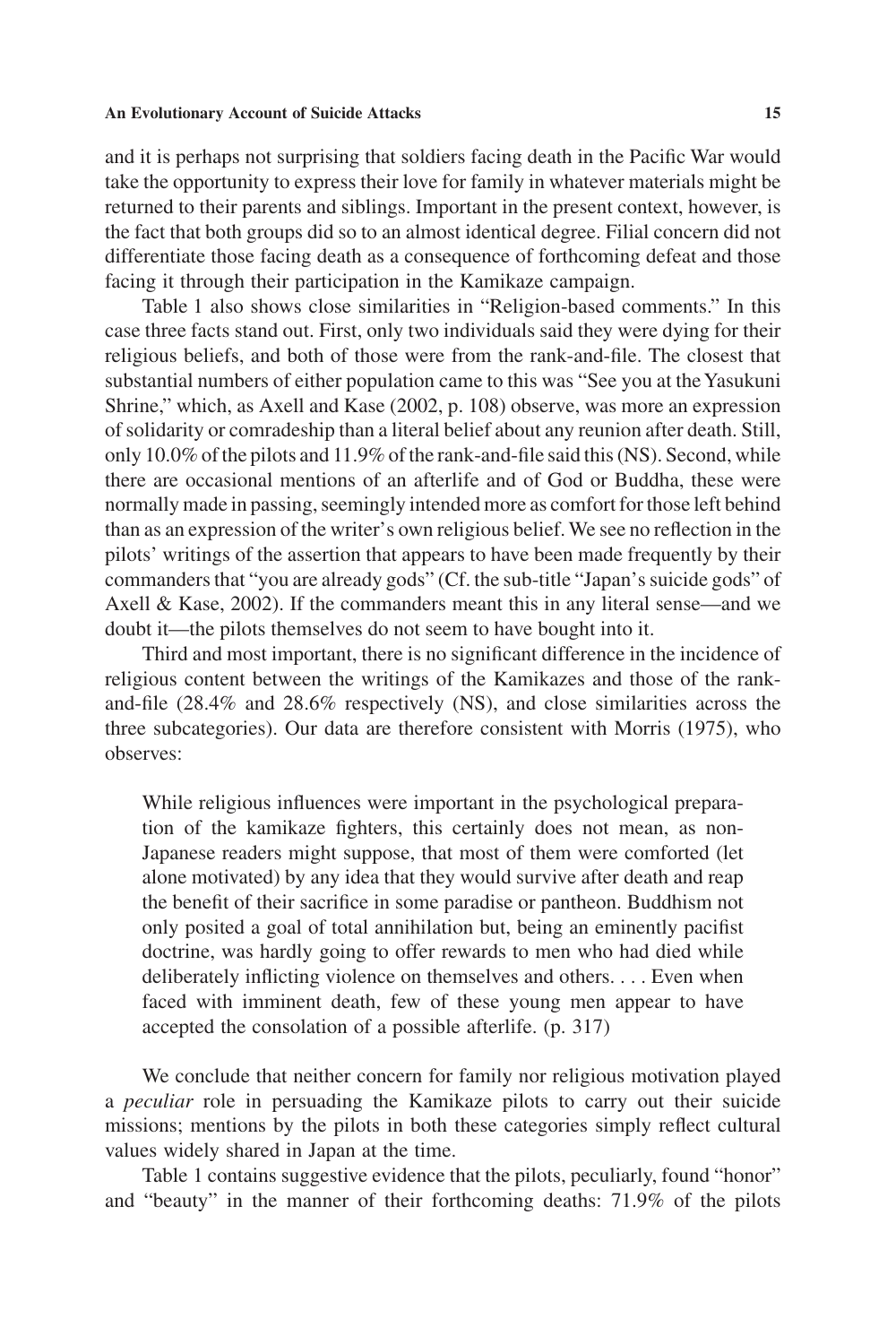

Figure 2. Juxtapositions of "For the Emperor," "For the Country," and "Criticalness" Kamikaze Materials (n: 661).

mentioned the former compared with a relatively smaller 52.9% of the rank-andfile ( $p = 0.001$ ), while 28.4% of the pilots mentioned the latter compared with only 9.7% of the rank-and-file ( $p = < 0.001$ ). The absolute incidence of such mentions in both cases is, no doubt, a reflection of Japanese cultural values, but their significantly greater incidence in the writings of the pilots is reasonably laid at the door of their belief that their deaths could make a positive difference—a speculation that is supported by the fact that, while 26.9% of the pilots made an explicit statement to the effect that their deaths *could* have a critical effect on Japan's war effort, just two individuals (0.5%) from the rank-and-file mentioned anything positive coming from their deaths ( $p = <0.001$ ). Similarly, the pilots were also significantly more likely to invoke more generalized benefits to "the Emperor" $-32.5\%$  of the time compared with 25.6% for the rank-and-file  $(p = .02)$  and to "Japan"—36.0% of the time compared with 23.4% of the time for the rank-and-file ( $p = < 0.001$ ). In contrast, that they were dying for their hometown or village was only seldom (and *equally* seldom—NS) indicated by individuals in either population.

In Figure 2 we use Venn diagrams to show how "for the Emperor," "for Japan or the country," and "criticalness" were juxtaposed among the pilots.<sup>10</sup> Among the

<sup>&</sup>lt;sup>10</sup> With only two members of the rank-and-file suggesting that their deaths could have a positive or critical effect on Japan's war effort, we do not report a similar figure for that population.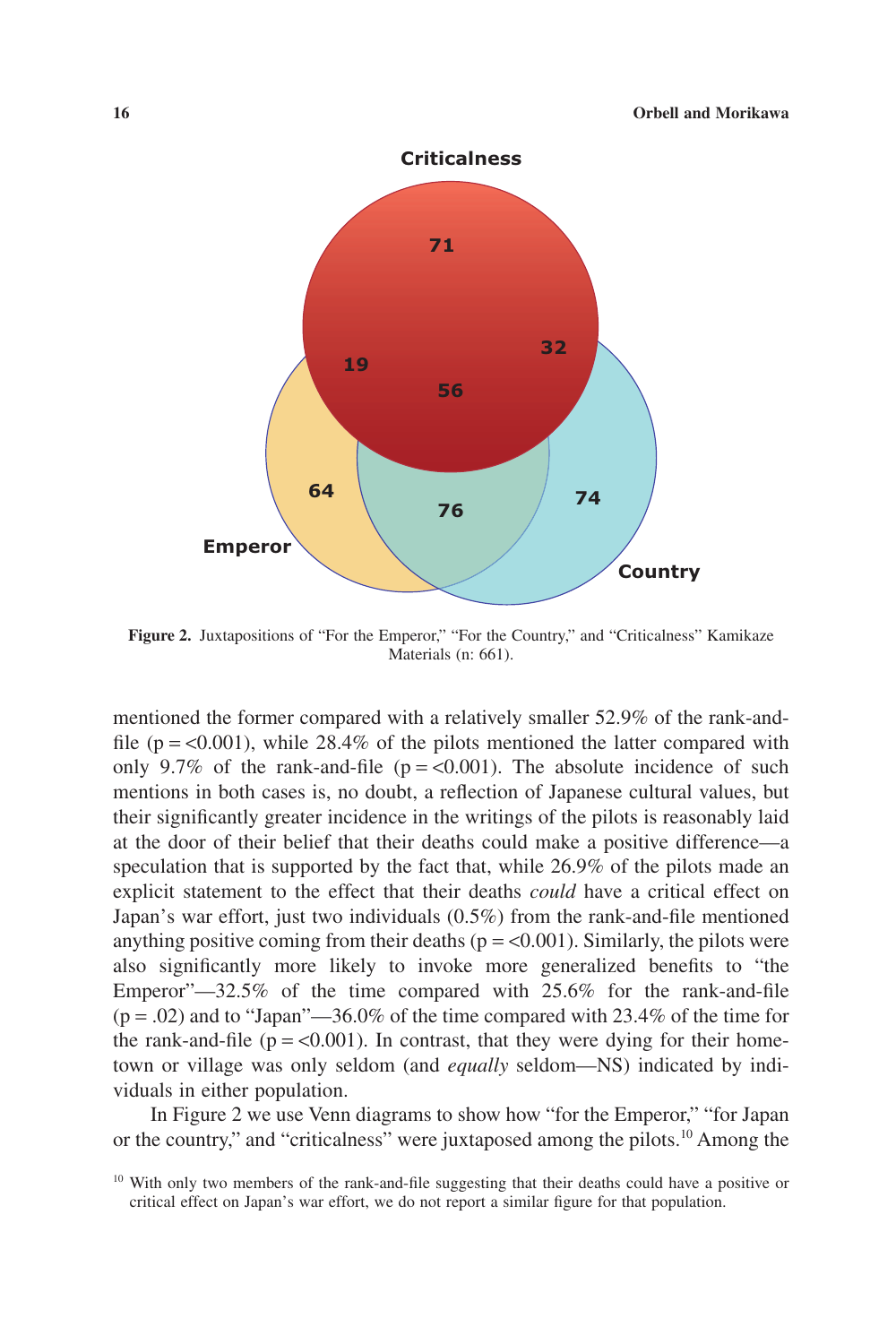| Categories           | Time 1<br>$(10/25/44 - 4/5/45)$ | Time 2<br>$(4/6 - 6/22/45)$ | Time 3<br>$(6/23 - 8/15/45)$ |
|----------------------|---------------------------------|-----------------------------|------------------------------|
| <b>Samples Sizes</b> | 173                             | 451                         | 37                           |
| "For the emperor"    | 34.1%                           | 31.9%                       | 32.4%                        |
|                      | (59)                            | (144)                       | (12)                         |
| "For Japan/country"  | 35.8%                           | 35.7%                       | 40.5%                        |
|                      | (62)                            | (161)                       | (15)                         |
| Honorable death      | 72.8%                           | 72.3%                       | 62.2%                        |
|                      | (126)                           | (326)                       | (23)                         |
| <b>Criticalness</b>  | 16.2%                           | 30.6%                       | 32.4%                        |
|                      | (28)                            | (138)                       | (12)                         |

**Table 2.** Kamikaze Content as the Campaign Progressed

26.9% of the pilots who made comments about a possible military contribution from their deaths, 60.1% were also explicit that they would be dying either "for the Emperor" or "for the country." Remembering that, in this period of its history, "the Emperor" was synonymous with "the Country" or "Japan," we conclude that *the belief that their deaths could contribute importantly to their country's fortunes in the war—and that honor and beauty were therefore associated with those deaths—appears to have been strong among the Kamikaze pilots*.

# *Changing Content through Time?*

As Figure 1 above shows, the early successes of the campaign were followed by mounting losses with progressively less and less to show for them. Despite the biased feedback they received about their predecessors' successes,<sup>11</sup> the pilots were in as good a position as anyone to recognize the declining effectiveness of the campaign, and we expected that an early emphasis on their own potential military impact would be replaced later by an emphasis on the honorableness of their deaths. In other words, if the campaign was not producing the desired results then would not the Japanese military's insistence on death in the face of defeat become the pilots' predominant motivation? Table 2 shows that the pilots' response was just the opposite. While the "honorableness" of their forthcoming deaths received more emphasis than "criticalness" throughout the campaign, comments about "honor" *declined* after the Okinawa invasion began while those about "criticalness" *increased*.In retrospect, Okinawa's being part of the Japanese homeland may have been pivotal here. When the campaign began at the time of the Battle of the Leyte Gulf, the war situation certainly was desperate and the pilots' contributions

<sup>&</sup>lt;sup>11</sup> Most Kamikaze attacks were accompanied by observers whose job was to evaluate the effectiveness of the attack and, when possible, to occupy enemy fighters. Such observers were often shot down, but they often returned to base without waiting to determine whether a hit ship actually sank and, indeed, whether there were hits at all. Comparison of postwar American data with Japanese claims at the time also suggests considerable exaggeration of successes by Japanese leaders—either knowingly or because of poor intelligence.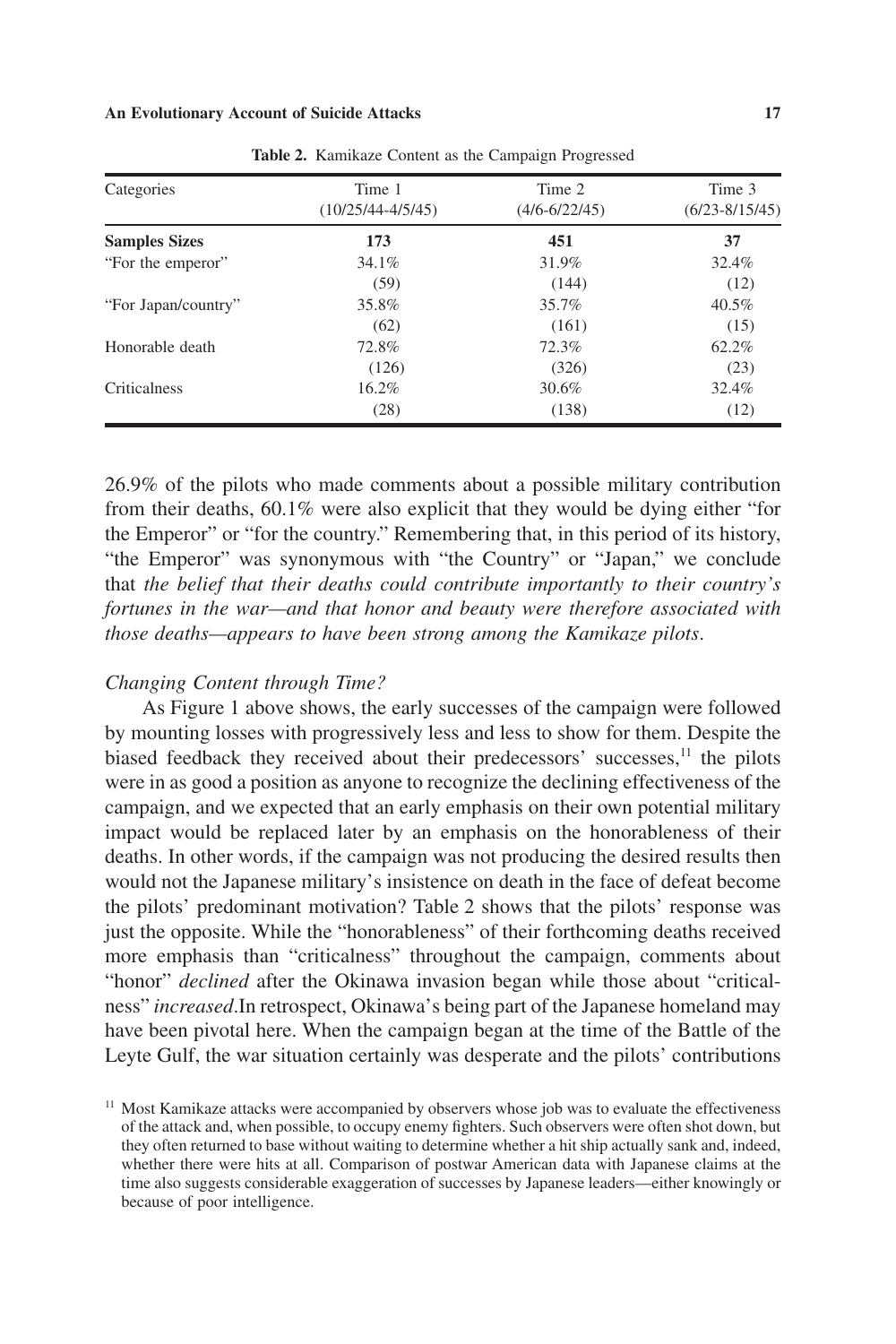might, plausibly, have made a difference to the course of the war. Nevertheless, at that time the Allies were still a long way from the Japanese homeland, and the later fact of an attack on that homeland must have carried considerable emotional impact—perhaps sufficient to boost still further the pilots' focus on the idea that their deaths could *matter* to the survival of Japan.

## *In Summary*

Data from our content analysis are *not* consistent with any of the following: (1) the Kamikaze pilots acting under coercion—at least at the early stages of the campaign; (2) their being decisively motivated by Japanese cultural attitudes toward suicide per se; (3) their being peculiarly motivated by religious concerns; or (4) their being particularly motivated by concern for the welfare of their families in a forthcoming invasion. On the other hand, *those data are consistent with the pilots' being motivated by an awareness that their deaths could, possibly, help improve Japan's rapidly declining military fortunes, and that with their deaths they were making a contribution both honorable and beautiful*. Their concern for making a difference to the war effort crowded out their concern with having an honorable or beautiful death as an invasion of the homeland appeared increasingly imminent.

# **A Proposed Cognitive Algorithm**

Suicide attacks *might* be simply an aberration within humans' broad behavioral repertoire, a form of behavior that is not a response to natural selection, but one that happens because natural selection has left at least some leeway for maladaptive actions. On the other hand, occasions on which individuals willingly give up their lives *with certainty* to the benefit of others have been sufficiently frequent throughout history that the possibility of their having firm evolutionary roots in the ancestral past where such behavior served some adaptive purpose deserves systematic attention. Here we build from our data about the Kamikaze campaign to explore what a cognitive algorithm supporting such behavior might look like. Doing so requires understanding processes at both the proximate and ultimate levels.

The Kamikaze case is, of course, *only* a case, but our content analysis suggests the following about proximate mechanisms: (1) Religious motivation is *not* a necessary precursor of such behavior; both the pilots and the rank-and-file did pay some lip service to religion, but equally so, with no indication that the former were particularly interested in an afterlife or rewards in heaven following their deaths. (2) The pilots *were* aware of their potentially pivotal or critical role in preventing an invasion of the Japanese homeland and associated their deaths to that end with "honor," seeing it as a "beautiful" way to die. (3) The beneficiary that the pilots recognized from their pending deaths was the nation of Japan, often seen as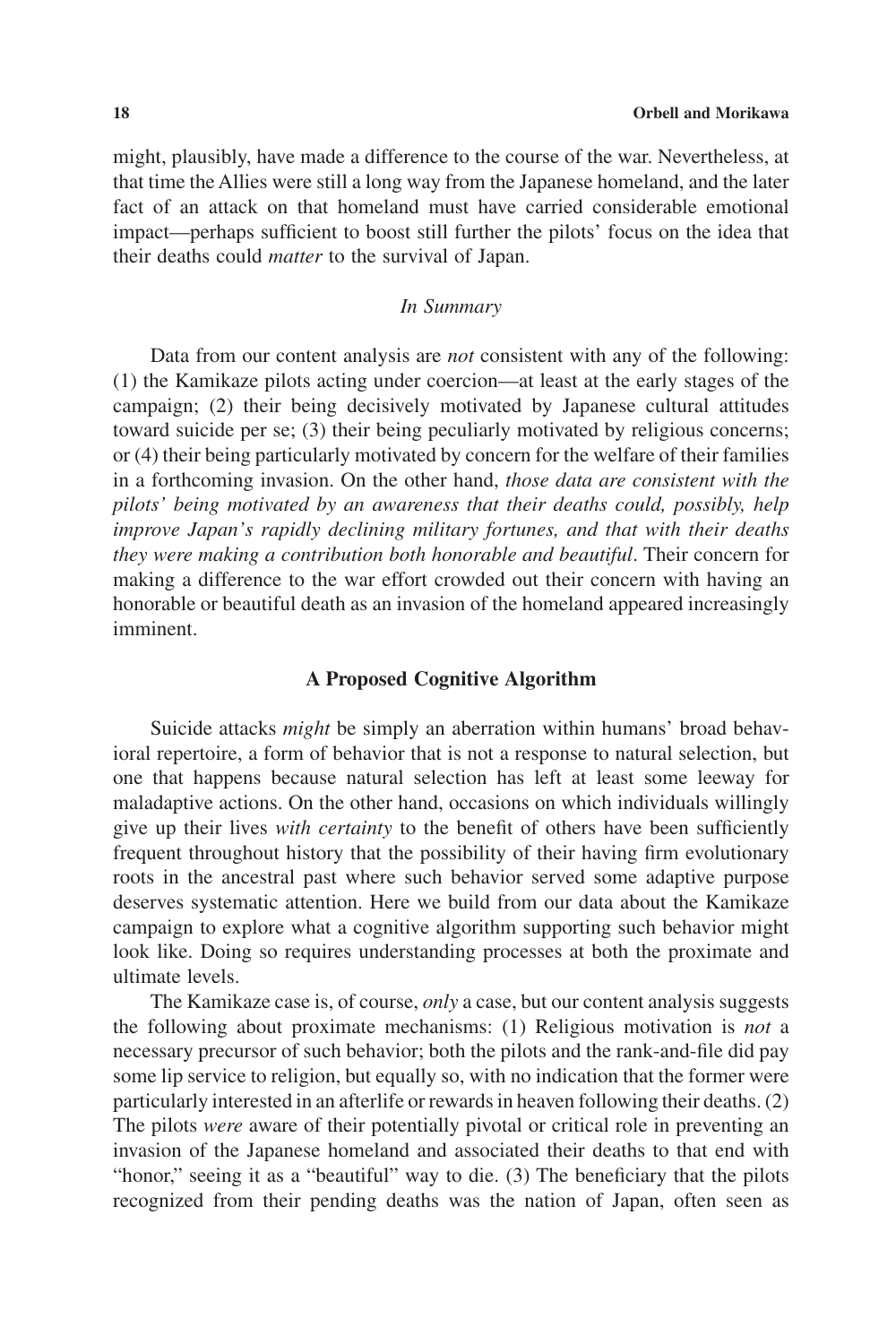embodied in the person of the Emperor, not their family or close kin. While they did express great love for their families and culturally appropriate filial piety, saving their families appeared to be far less a motivator than saving the nation of Japan.

Consistent with these findings, and consistent, too, with what we know about the pilots' understanding of the war situation and of the uniqueness of their pilots' skills for implementing a suicide attack campaign, the following seems a reasonable first pass at a possible cognitive algorithm underlying suicide attacks:

IF [my kinship group is under dire threat from a powerful aggressor],

AND IF [my death is a necessary cost of mitigating that threat],

THEN [emotions and other mechanisms supporting a willingness to accept that death].

While this does not explicitly address the importance of military leaders, it is consistent with leaders having contributed importantly to the information that would lead a pilot to an affirmative response to the first two contingencies. If Ohnishi and other leaders had not been so convincing in making the case; if there were not plausible reasons for thinking the campaign *might* be successful; if the pilots could see only chaotic organization and wishful thinking from their leaders; and if their personal capacity to (for example) sink an aircraft carrier was just not credible, then—granted this algorithm—their response could well have been *not* to participate or, at least, to express muted if any enthusiasm in their written materials. Even if the pilots believed that their chance of dying in the forthcoming battles was very high or almost certain—as was surely reasonable—their death in a suicide attack would serve no instrumental purpose for the Japanese war effort, and continuing with "conventional" attacks would be the only path to that end. As is now apparent, following that path would have meant that they would soon have found themselves in essentially the same position as the Japanese rank-and-file, presumably being willing to commit suicide in response to the imperative of the Japanese military code. As we have shown from their writings, however, there is little to suggest that the Kamikaze pilots were thinking in such terms when they undertook their missions.

Yet there is a problem at the *ultimate* or *evolutionary* level with this algorithm: It does not explain the fact, supported by our data, that the pilots saw themselves as dying for their *nation* of approximately 100 million individuals—certainly not a plausible "kinship" group in terms that would satisfy the logic of inclusive fitness. As pointed out above, Hamiltonian logic *could* support selection on willingness to give up one's life for relatively close kin, but a concern for saving the lives of kin was not peculiarly motivating for the Kamikaze pilots while a concern for mitigating *Japan's* dire military situation does seem to have been powerfully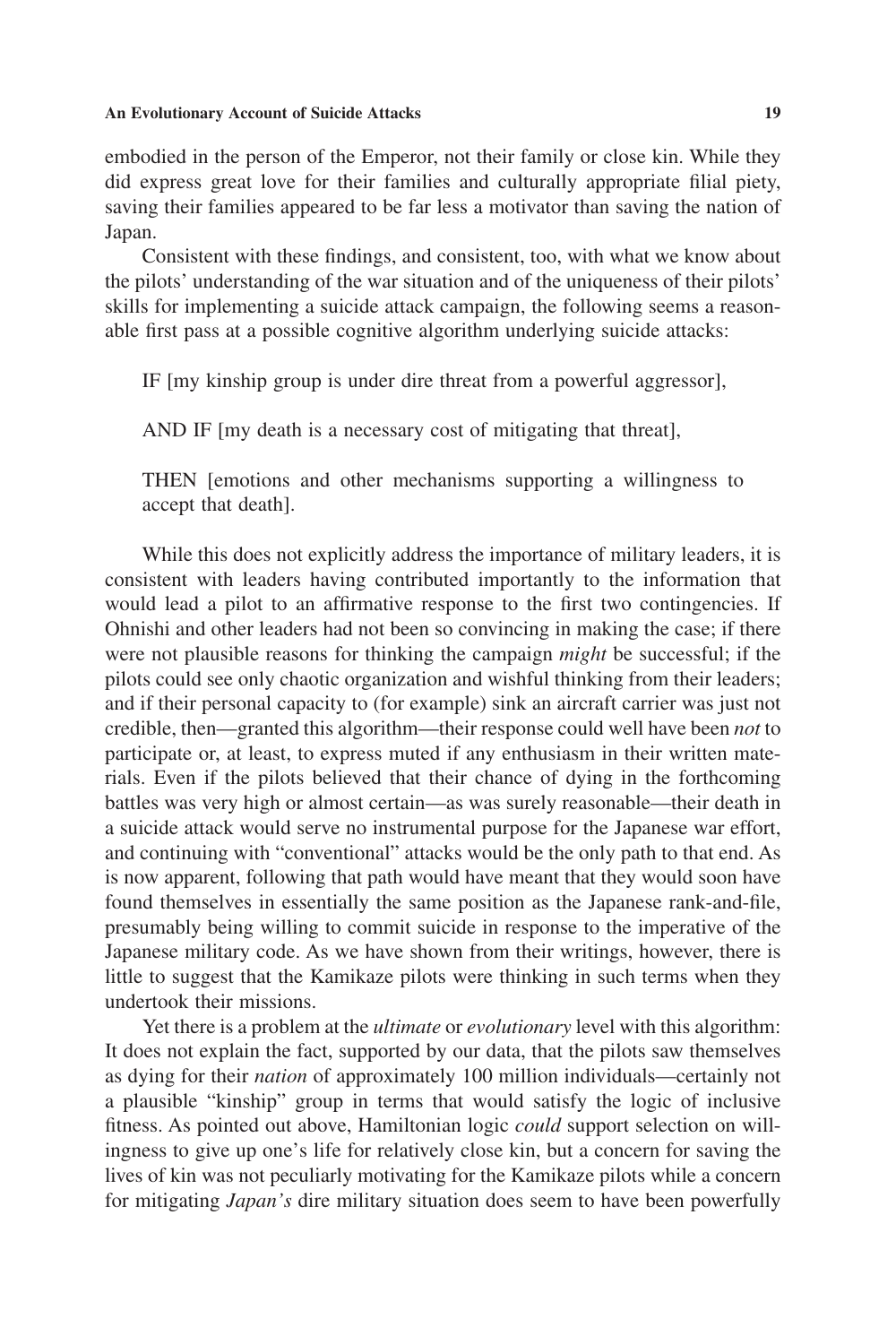motivating. How could an algorithm supporting suicide altruism to the benefit of 100 million people have evolved in the circumstances of our ancestral past?

Of course, we might discount comments about dying for "Japan" and "the Emperor" as empty nationalistic rhetoric disguising the pilots' real concern for saving their close kin from the dangers of a forthcoming invasion. Certainly, a pilot's parents and family would be more likely to survive if Japan did avoid an invasion. But there is no apparent reason for the pilots to dissemble in this respect; the censors would have been unlikely to insist on their articulating nationalistic rhetoric over concern for family. The question is, therefore: *How could a cognitive algorithm designed in the Pleistocene produce sacrificial behavior directed to the benefit of multimillion-person modern nations—not to mention large ethnic groups, clans, tribes, and religious groupings?*

A simple answer might accept kinship as a base for an appropriate cognitive algorithm but propose that those engaging in suicide attacks have come to "identify" such large groupings with their family—meaning that, from a genetic perspective, modern suicide attacks directed to saving such groupings are simply an error. Within an evolutionary frame, however, invoking "identification" is an inadequate move, one that just avoids addressing the further question of how a propensity to think of a very large group as if it were a very small kinship group could have evolved. Most notably, it ignores the problem of strong selective pressures *against* a willingness to die for the benefit of nonkin. Surely a corollary of such an algorithm would be a propensity to recognize nonkin and avoid dying for *their* benefit?

A more promising direction involves reexamining the selective environment in which ancient warfare happened, raising the possibility that more than simple kinship groups were involved. Victory and defeat in war are public goods, and they are notably *pure* public goods when the stakes are genocidal—as Keeley (1997) and LeBlanc and Register (2003) suggest they often were in ancient times. Given that the relative *size* of contending groups can make a decisive difference to the outcome of a war, it is likely that, in those ancient times, alliances formed among sets of quite small kinship groups (cf. Wrangham, 1999), a process that would make the warring sides *not* consist exclusively of relatively close kin, but rather of *coalitions* of kinship groups, with each coalition including sets of only very distantly related individuals.

If so, then attention turns to the selective pressures associated with *coalitional* fighting. In particular, it seems certain that, to be successful (thus to survive in the event of genocide), coalitions of kinship groups would have to include significant numbers of individuals who were prepared to fight and perhaps die for individuals who were *not* close kin—whatever primary loyalties might be owed *to* close kin. A coalition of kinship groups whose members fought only for their own group would be a notably ineffective coalition, likely to be defeated by a coalition of kinship groups *whose members mobilized kinship-based emotions on behalf of the entire coalition, kin and nonkin*.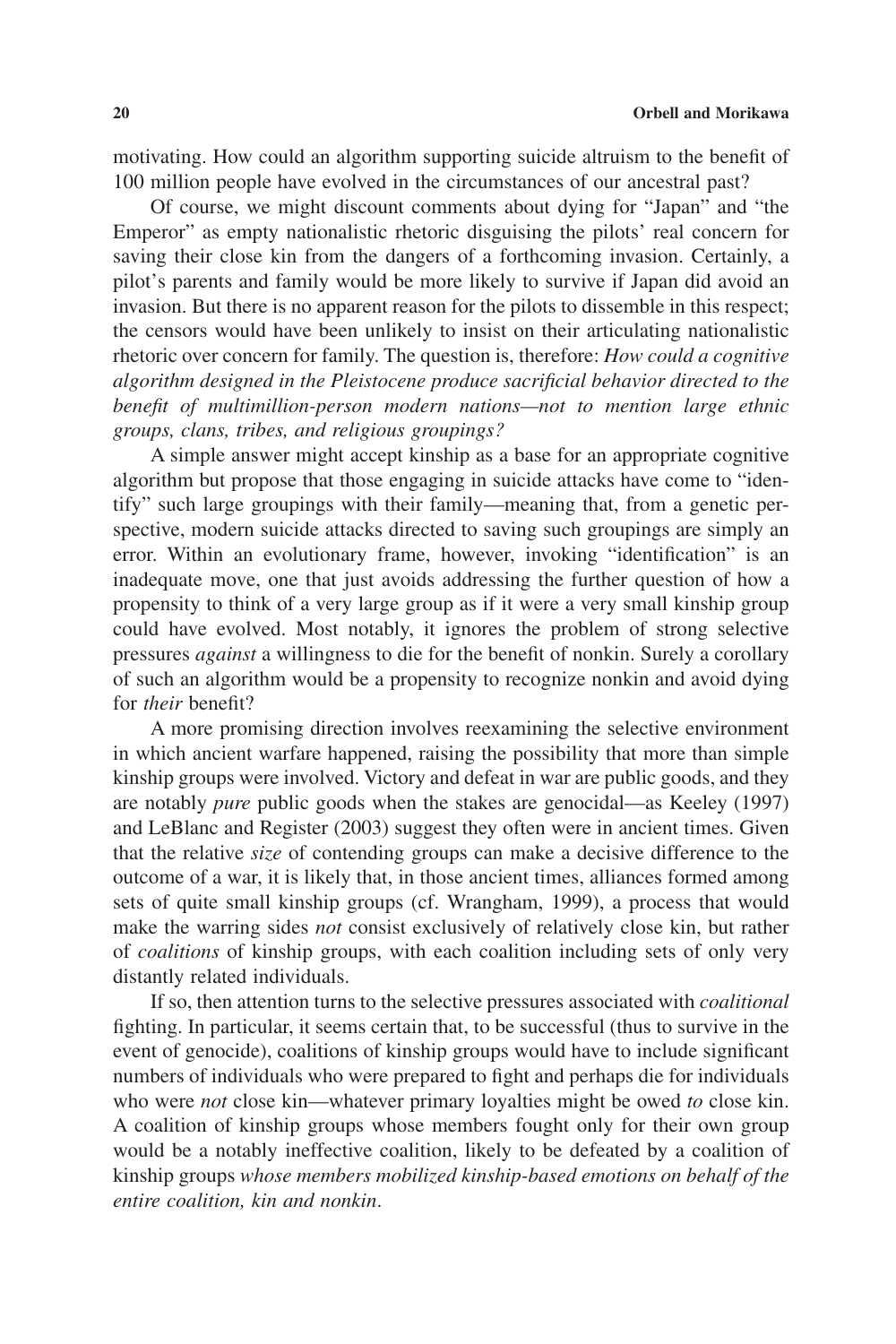Such transference of kin-based emotions to a coalition would certainly have contributed to the coalition's military success but in doing so would also contribute to the *evolutionary* success of genes supporting such transference of kinship emotions that resided in coalition members who *were* close kin. In a larger group, of course, the probability of an individual's death being critical for his coalition's success would be less than the probability of his death being critical for the success of a smaller, kin-based group, but it could happen and, in happening, would contribute to the evolutionary success of whatever genes supported such behavior. In the context of coalitional warfare, therefore, natural selection could favor genes that led an individual to respond to all members of a coalition as if they were close kin—and not just to those members of the coalition who were *in fact* close kin.

This suggests, then, the following somewhat modified algorithm:

IF [my coalition is under dire threat from a powerful aggressor],

AND IF [my death is a necessary cost of mitigating that threat],

THEN [respond to members of one's coalition *as if* all its members were relatively close kin]

AND [emotions and other mechanisms supporting a willingness to accept that death].

Beyond the Kamikaze case there are, of course, famous instances in which events are consistent with such a cognitive algorithm playing itself out. Perhaps the most famous is the 300 Spartans at Thermopylae, facing certain death in order to hold up the overwhelmingly powerful Persian army on its way to invade the city states of southern Greece. Sparta might have been a particularly important member of the Greek coalition, but it was, certainly, incapable of defeating the Persians alone. On the other hand, if the 300 Spartans (carefully chosen for their fighting abilities and carefully located where such a group could have an impact disproportionate to their relatively small number) could delay the Persian advance long enough for the Greek coalition to get organized, Sparta itself—including the kin of that heroic 300—might be saved. Before the fact this was clearly a long shot; the Spartans at Thermopylae might have failed miserably. But it *was* the only possibility for preventing a Persian victory over the Greek coalition and the 300 certainly recognized this—just as they also recognized that this long shot would involve their own certain death.

There are other less well-known cases of a similar logic from World War II—cases that also contradict any claim that the Kamikaze campaign was a peculiar product of Japanese culture. As the Allied forces closed in on Germany, there were moves to organize a "ramming" response similar to the Japanese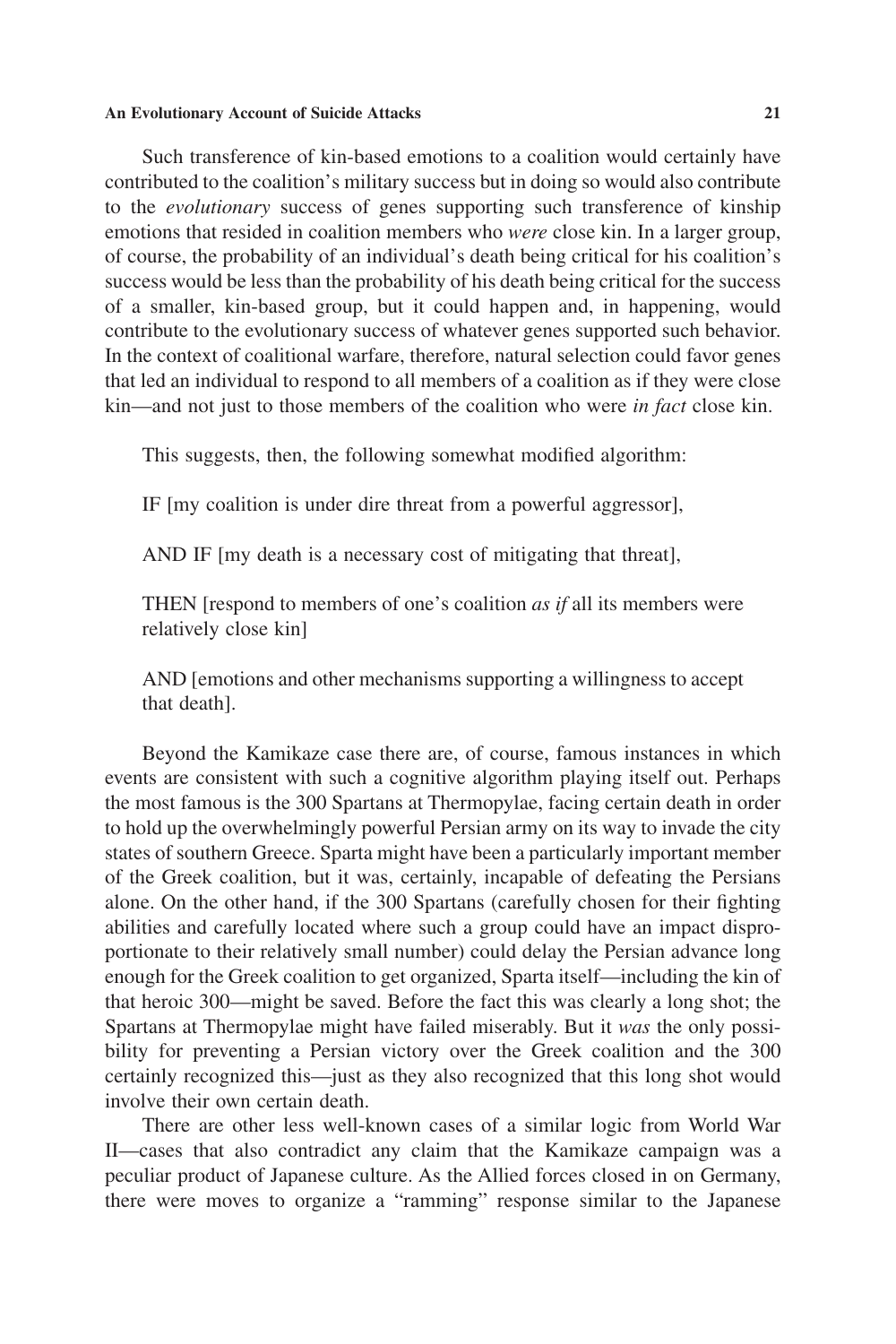Kamikaze force. Hanna Reitsch, an aviatrix, test pilot, gliding champion, and close friend of Hitler's, argued for a manned version of Germany's flying bomb as an antitroop ship response to the anticipated invasion of Europe but the proposal was eventually turned down by Hitler, who claimed that Germany's position was not in fact dire, thus suicide-based tactics were not warranted. Toward the very end of the war, Germany organized *Sonderkommando Elbe* task force with Dr Goebbels's support but after much political maneuver, argument, and problems finding the necessary resources. The force was intended to bring down attacking bombers by ramming them with Bf 109s in the hope of buying time for full deployment of the new Me 262 jets, but it only flew one rather disorganized and not very successful major mission (Irving, 1977; Price, 1991; Weir, 1997). There was, however, no shortage of volunteers for either the *Sonderkommando Elbe* force or the earlier force proposed by Reitsch (Weir, 1997). British pilots flying in the Battle of Britain in the early stages of the war—when there were very heavy odds against survival and defeat seemed probable—can be seen in the same light, as can the actions of Soviet pilots when, after the initial and overwhelmingly powerful German attack, there was an organized ramming campaign.

We believe that the Japanese Kamikaze pilots in the closing months of WWII were responding to the same evolved psychology that underlay all of these cases just as many unknown heroes seem likely to have responded in a similar manner throughout our apparently bloody evolutionary past.

## **Discussion and Conclusions**

If the cognitive algorithm proposed here is, in fact, species typical among humans, self-sacrificial heroism will be particularly likely in desperate circumstances when there is, nevertheless, believed to be at least at least *some* chance of a coalition's avoiding defeat as a result of some small number of individuals' sacrifice. Conversely—and remembering that cognitive algorithms specify *contingency* dependent on signals from the environment—such behavior would be very *un*likely among members of an overwhelmingly powerful coalition with every reason to expect victory. In fact, we might expect that information producing the response "my coalition is *not* under dire threat" would likely leave kin-based "politics as usual" *among* members of a coalition, however defined. By a parallel logic, such behavior would also be unlikely among members of a coalition with *no* imaginable prospect of staving off defeat. In *that* case, participation in a suicide attack would make no adaptive sense at all. Adaptive sense would appear to reside, instead, either in saving significant numbers of one's close kin or, if that were not possible, in saving oneself.

Remembering that diverse proximate mechanisms can address the same adaptive function, we now speculate about mechanisms that might have evolved to address the terms of the algorithm proposed here. We know, of course, that humans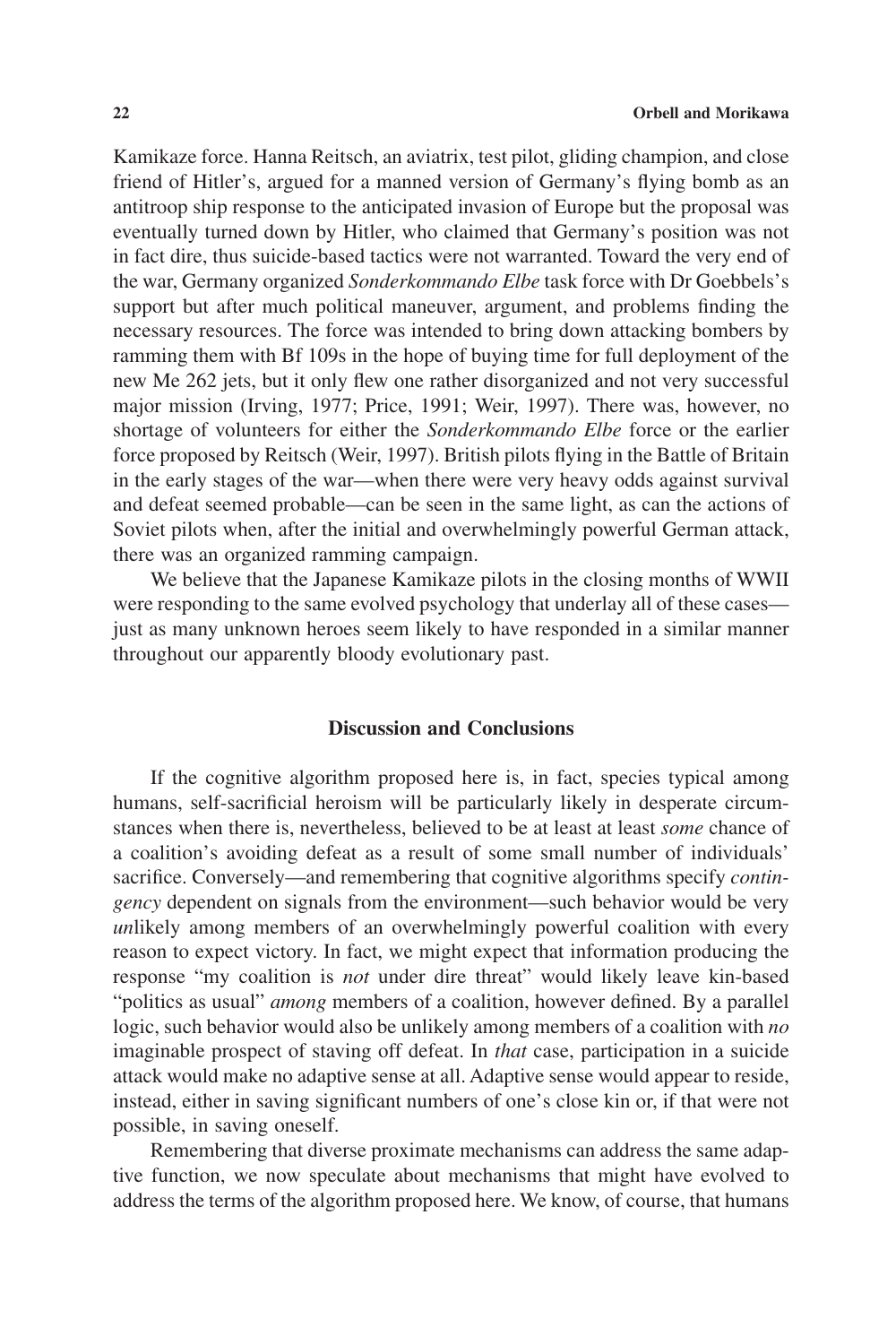have a hair-trigger propensity to associate their fortunes with those of particular groups (the central finding of the extensive "minimal group" literature, notably: Kurzban, Tooby, & Cosmides, 2001; Rothbart & Taylor, 1992; Tajfel et al., 1971; Tajfel & Turner, 1979), a propensity that could facilitate "my group" being anything between a kinship group, a tribe, a clan, a nation, or a population of coreligionists. Beyond that, what would provoke a belief that "my group" is "under dire threat from a powerful aggressor"—and, thus, increase the probability of suicide attacks in defense of that group?

*Xenophobia* is a good candidate. The human propensity to exaggerate the threat posed by other groups has been well addressed in evolutionary terms (Thayer, 2004; van der Dennen, 1995), and it is sufficient here to point out that, by increasing the likelihood of a *positive* response to the first contingency in the proposed algorithm ("my coalition *is* under dire threat from a powerful aggressor"), xenophobia could also increase the probability of heroic sacrifice and, thereby, the probability of a heroic individual's coalition's actually being victorious—thus also by the above logic, of increasing the evolutionary success of genes supporting not only heroism but also xenophobia itself.

*Fraternal emotions among members of a coalition under threat* is another. Such emotions are, of course, commonly observed in warfare, both among fighting troops and among populations not directly involved in the fighting and need little elaboration. Gary Johnson has provided a useful account of the rhetoric of kinship in warfare, developing the link to Hamiltonian logic (Johnson, 1987).

What would facilitate the belief that "my death is a necessary cost of mitigating that threat"? Johnson and his collaborators (2004, 2006) have usefully discussed the adaptive value of *overconfidence* in warfare, and it is clearly an important candidate here—at least, if "overconfidence" concerns the critical importance of one's own efforts, not the probability of oneself surviving. Hector outside the gates of Troy obviously did feel fear in confronting Achilles, but his belief that he was the only Trojan with *any* chance of defeating the Greek hero must have been a necessary condition for him to make the attempt. More generally, overconfidence in one's ability to make a critical difference to the coalition's effort would certainly increase the probability of the effort being made, and the effort being made is a necessary condition of its succeeding—although not, as Hector's and the Kamikaze cases illustrate, a sufficient one.

#### **ACKNOWLEDGMENTS**

We thank members of the University of Oregon's Institute of Cognitive and Decision Sciences Evolution & Cognition Focus group for helpful colloquium comments and, in particular, we thank Holly Arrow, James Hanley, Warren Holmes, Tim Johnson, and Oleg Smirnov for advice and help at various stages. We also thank Shigeru Takabayashi for his extraordinary accounts of experiences as a cadet training for the Kamikaze forces of the Imperial Japanese Navy. Shinchiro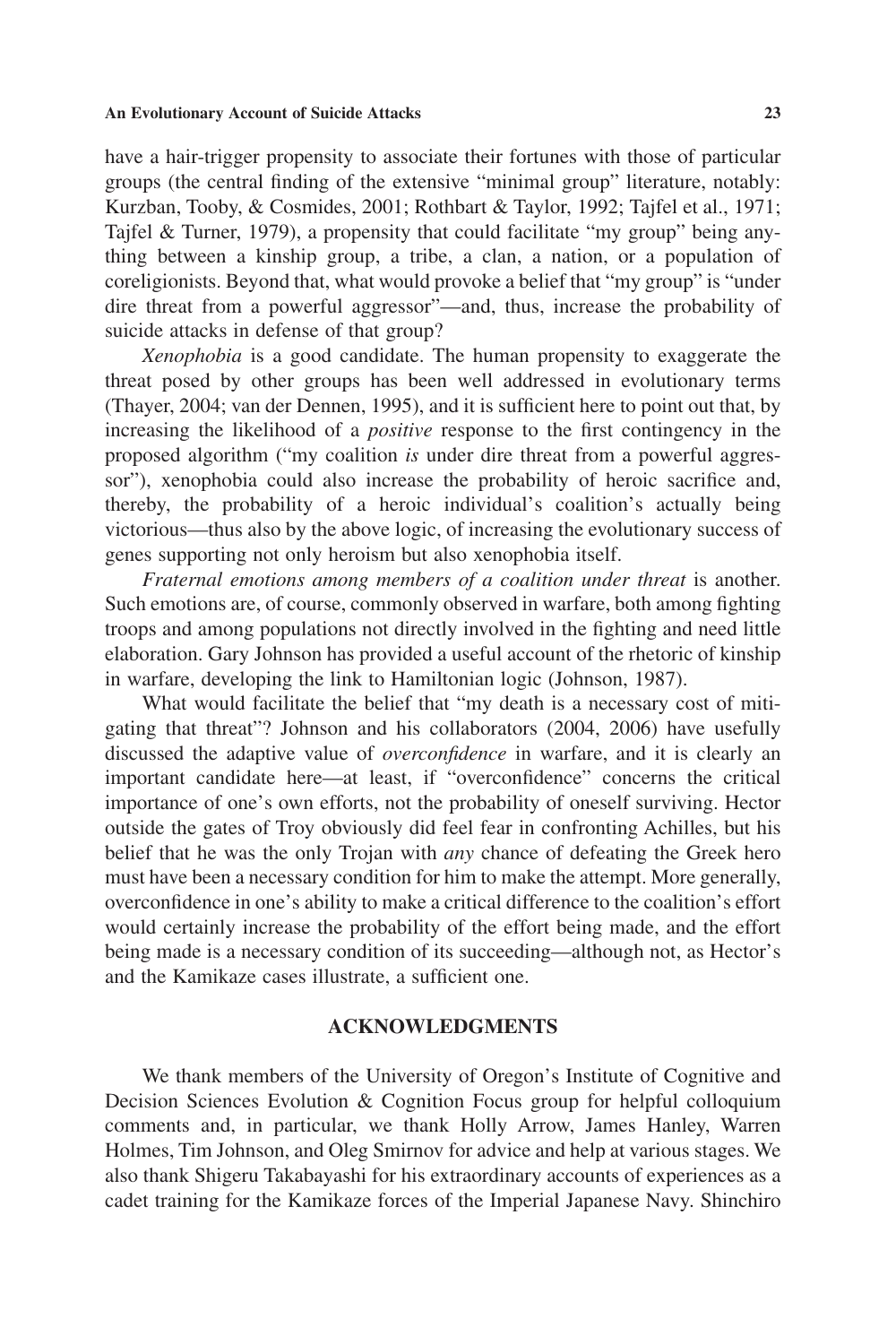Nakajima, Hiroyuki Fukushima, and Yoko Nakagawa, undergraduate assistants at Waseda University, Japan, helped with the coding. Correspondence concerning this article should be sent to John Orbell, Institute of Cognitive and Decision Sciences, University of Oregon, Eugene, OR 97403. E-mail: jorbell@uoregon.edu

#### **REFERENCES**

- Atran, S. (2003). Genesis of suicide terrorism. *Science, 299*(7 March), 1534–1539.
- Axell, A., & Kase, H. (2002). *Kamikaze; Japan's suicide gods*. London: Pearson Education.
- Axelrod, R. (1984). *The evolution of cooperation*. New York: Basic Books.
- Azam, J.-P. (2005). Suicide-bombing as inter-generational investment. *Public Choice, 122*, 177–198.
- Barrett, H. C., & Kurzban, R. (2006). Modularity in cognition: Framing the debate. *Psychological Review, 113*(3), 268–647.
- Benedict, R. (1946). *The chrysanthemum and the sword; Patterns of Japanese culture*. Boston: Houghton Mifflin Company.
- Blackwell, A. D. (2008). Middle-class martyrs: Modeling the inclusive fitness outcomes of Palestinian suicide attack. Anthropology Department, University of Oregon, Eugene, Oregon.
- Bloom, M. (2005). *Dying to kill: The allure of suicide terror*. New York: Columbia University Press.
- Bloom, M. (2009). Chasing butterflies and rainbows: A critique of Kruglanski et al.'s "Fully committed: Suicide Bombers' motivation and the quest for personal significance." *Political Psychology, 30*(3), 387–395.
- Boyd, R., Gintis, H., Bowles, S., & Richerson, P. J. (2003). The evolution of altruistic punishment. *Proceedings of the National Academy of Sciences, 100*(6), 3531–3535.
- Fehr, E., & Gachter, S. (2002). Altruistic punishment in humans. *Nature, 415*(10 January), 137–140.
- Gambetta, D. (Ed.), (2005). *Making sense of suicide missions*. New York: Oxford University Press.
- Gigerenzer, G. (1997). The modularity of social intelligence. In A. Whiten & R. W. Byrne (Eds.), *Machiavellian Intelligence II: Extensions and evaluations* (pp. 264–288). Cambridge: Cambridge University Press.
- Gould, S. J., & Lewontin, R. C. (1979). The spandrels of San Marco and the Panglossian paradigm: A critique of the adaptationist programme. *Proceedings of the Royal Society of London, B 205*, 581–598.
- Hamilton, W. D. (1964). The genetical evolution of social behaviour. I and II. *Journal of Theoretical Biology, 7*(July), 1–52.
- Hastings, M. (2008). *Retribution: The battle for Japan, 1944–45*. New York: Alfred A. Knopf.
- Hill, P. (2005). Kamikaze, 1943–5. In D. Gambetta (Ed.), *Making sense of suicide missions* (pp. 1–42). New York: Oxford University Press.
- Hoyt, E. P. (1993). *The last Kamikaze: The story of Admiral Matome Ugaki*. London: Praeger.
- Inoguchi, R., Nakajima, T., & Pineau, R. (1958). *The divine wind: Japan's Kamikaze force in World War II*. Annapolis, MD: United States Naval Institute.
- Irving, D. J. C. (1977). *Hitler's war*. New York: Macmillan.
- Johnson, D. D. P. (2004). *Overconfidence and war: The havoc and glory of positive illusions*. Cambridge, MA: Harvard University Press.
- Johnson, D. D. P., McDermott, R., Barrett, E. S., Cowden, J., Wrangham, R. W., McIntyre, M. H., & Rosen, S. P. (2006). Overconfidence in war games: Experimental evidence on expectations, aggression, gender and testosterone. *Proceedings of the Royal Society (B), 273*, 2513–2520.
- Johnson, G. (1987). In the name of the fatherland: An analysis of kin term usage in patriotic speech and literature. *International Political Science Review, 8*, 165–174.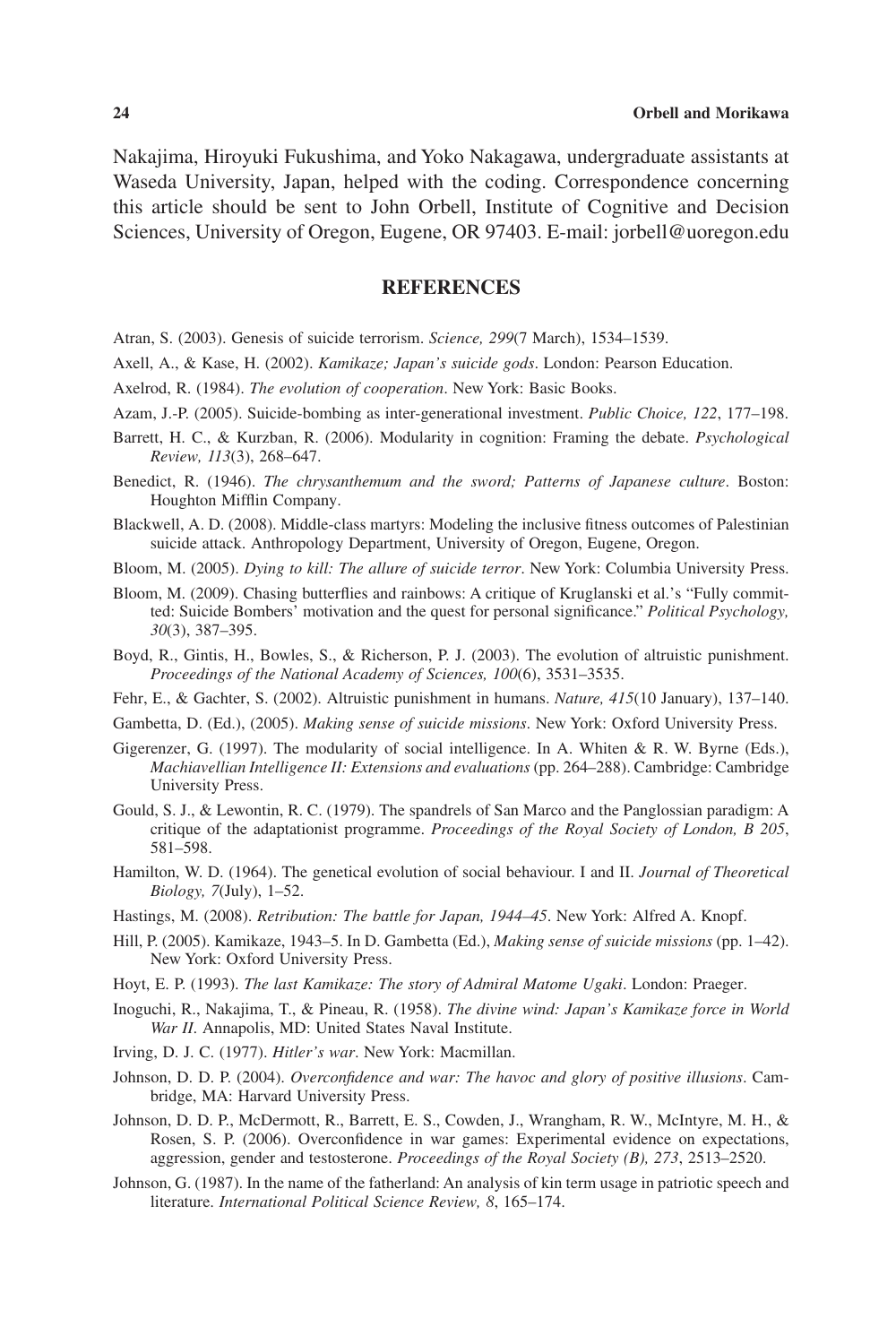- Keeley, L. H. (1997). *War before civilization; The myth of the peaceful savage*. New York: Oxford University Press.
- Kruglanski, A. W., Chen, X., Dechesne, M., Fishman, S., & Orehek, E. (2009). Fully committed: Suicide bombers' motivation and the quest for personal significance. *Political Psychology, 30*(3), 331–357.
- Kuhn, T. (1962). *The structure of scientific revolutions*. Chicago: University of Chicago Press.
- Kurzban, R., Tooby, J., & Cosmides, L. (2001). Can race be erased? Coalitional computation and social categorization. *Proceedings of National Academy of Sciences, USA, 98*(26, December 18), 15387–15392.
- Lamont-Brown, R. (1997). *Kamikaze: Japan's suicide samurai*. London: Rigel, Orion Publishing Group.
- LeBlanc, S., & Register, K. E. (2003). *Constant battles: The myth of the peaceful, noble savage*. London: St Martin's Press.
- Mayr, E. (1993). Proximate and ultimate causations. *Biology & Philosophy, 8*(1), 93–94.
- Mayr, R. M. (1961). Cause and effect in biology; Kinds of causes, predictability, and teleology are viewed by a practicing biologist. *Science, 134*(3489), 1501–1506.
- Morris, I. (1975). *The nobility of failure: Tragic heroes in the history of Japan*. New York: Holt Rinehart and Winston.
- Nagatsuka, R. (1972/1973). *I was a Kamikaze*. New York: Macmillan Publishing Co., Inc.
- Naito, H. (1989). *Thunder Gods: The Kamikaze pilots tell their story*. New York: Dell Publishers.
- Nowak, A., & Sigmund, K. (2005). Evolution of indirect reciprocity. *Nature, 437*(27), 1291–1298.
- Ohnuki-Tierney, E. (2006). *Kamikaze diaries; Reflections of Japanese student soldiers*. Chicago: The University of Chicago Press.
- Pape, R. A. (2003). The strategic logic of suicide terrorism. *American Political Science Review, 97*(3), 343–362.
- Pape, R. A. (2005). *Dying to win: The strategic logic of suicide terrorism*. New York: Random House.
- Popper, Sir K. (1959). *The logic of scientific discovery*. New York: Basic Books.
- Post, J. M. (2007). Reframing of martyrdom and jihad and the socialization of suicide terrorists. *Political Psychology, 30*(3), 181–185.
- Price, A. (1991). *The last year of the Luftwaffe*. London: Arms and Armor Press.
- Rothbart, M., & Taylor, M. (1992). Category labels and social reality: Do we view social categories as natural kinds? In G. R. Semin & K. Fielder (Eds.), *Language, interaction and social cognition* (pp. 11–36). London: Sage.
- Sheftall, M. G. (2005). *Blossoms in the wind; Human legacies of the Kamikaze*. London: Penguin Books Ltd.
- Smirnov, O., Arrow, H., Kennett, D. J., & Orbell, J. (2007). Ancestral warfare and the evolutionary origins of "heroism". *Journal of Politics, 69*(4), 927–940.
- Sperber, D. (1994). The modularity of thought and the epidemiology of representations. In L. A. Hirschfeld & S. A. Gelman (Eds.), *Mapping the mind: Domain specificity in cognition and culture* (pp. 38–67). New York: Cambridge University Press.
- Stern, J. (2004). *Terror in the name of God*. New York: Harper Collins.
- Tajfel, H., Flament, C., Billig, M., & Bundy, R. (1971). Social categorization and intergroup behavior. *European Journal of Social Psychology, 1*, 149–177.
- Tajfel, H., & Turner, J. (1979). An integrative theory of intergroup conflict. In W. Austin & S. Worchel (Eds.), *The social psychology of intergroup relations* (33–48) Monterey, CA: Brooks/Cole Publishers.
- Thayer, B.A. (2004). *Darwin and international relations*. Lexington: The University of Kentucky Press.